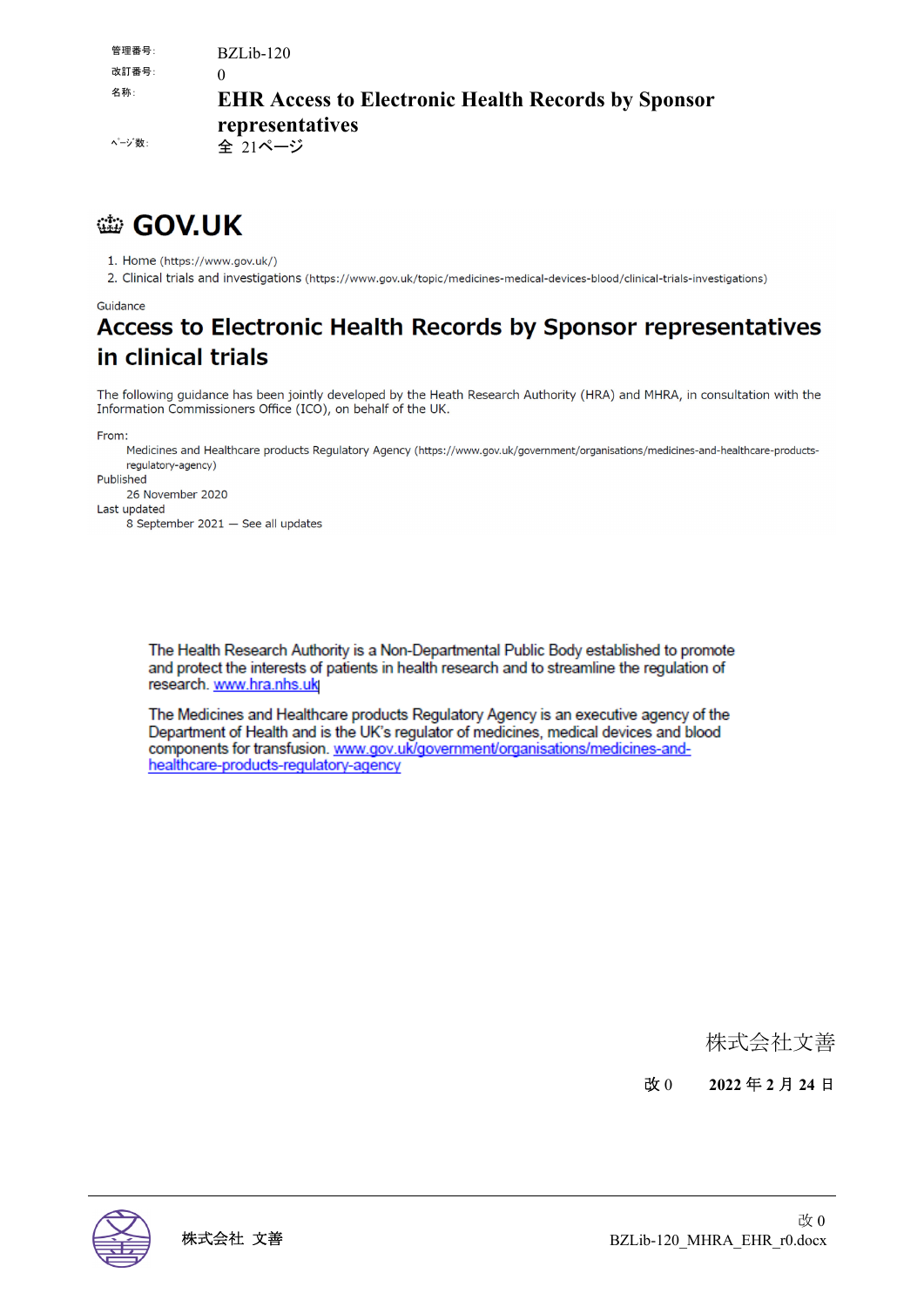| 管理番号:<br>改訂番号: | $BZLib-120$                                               |
|----------------|-----------------------------------------------------------|
| 名称:            | <b>EHR Access to Electronic Health Records by Sponsor</b> |
| ページ 数:         | representatives<br>全 21ページ                                |

#### 【注記】

本書は、英国 Health Research Authority (HRA) 及び Medicines and Healthcare products Regulatory Agency (MHRA) が共同で発行した Access to Electronic Health Records by Sponsor representatives in clinical trials (2021 年 9 月 8 日改訂) の英語原文 (https://www.gov.uk/guidance/on-site-access-to-electronic-health-records-by-sponsorrepresentatives-in-clinical-trials) を株式会社文善にて和文翻訳したものです。 翻訳文はできるだけ英語原文に忠実になるよう努めましたが、あくまでも英語原文を正 とするものです。本書は規制の理解を補助する目的で作成したものであり、株式会社文 善は翻訳文に誤りがないことについて保証いたしません。

原文の内容をご自身で必ず確認してください。株式会社文善は、本書を利用したことに 起因して、何らかの損害が生じたとしても、これについては一切の責任を負いません。

本書に記載の翻訳文については、事前に株式会社文善の書面による許可がある場合を除 き、複製、複写その他いかなる方法による複写、及び引用、転載も禁止とさせていただ きます。

本書に含まれる内容は、予告なしに変更されることがあります。

本書を含め、株式会社文善のサイト (https://bunzen.co.jp) では、電磁的記録/電子署名等 に関する規制やガイダンスの翻訳を掲載しています。

本書、株式会社文善のサービス等への質問、コメント等は info1@bunzen.co.jp にお寄せ ください。

【本書の表記について】 文脈に応じ説明を補足した場合、〔 〕内にそれを記述しています。

訳者による注記は段落末尾に【訳注】として追記しています。

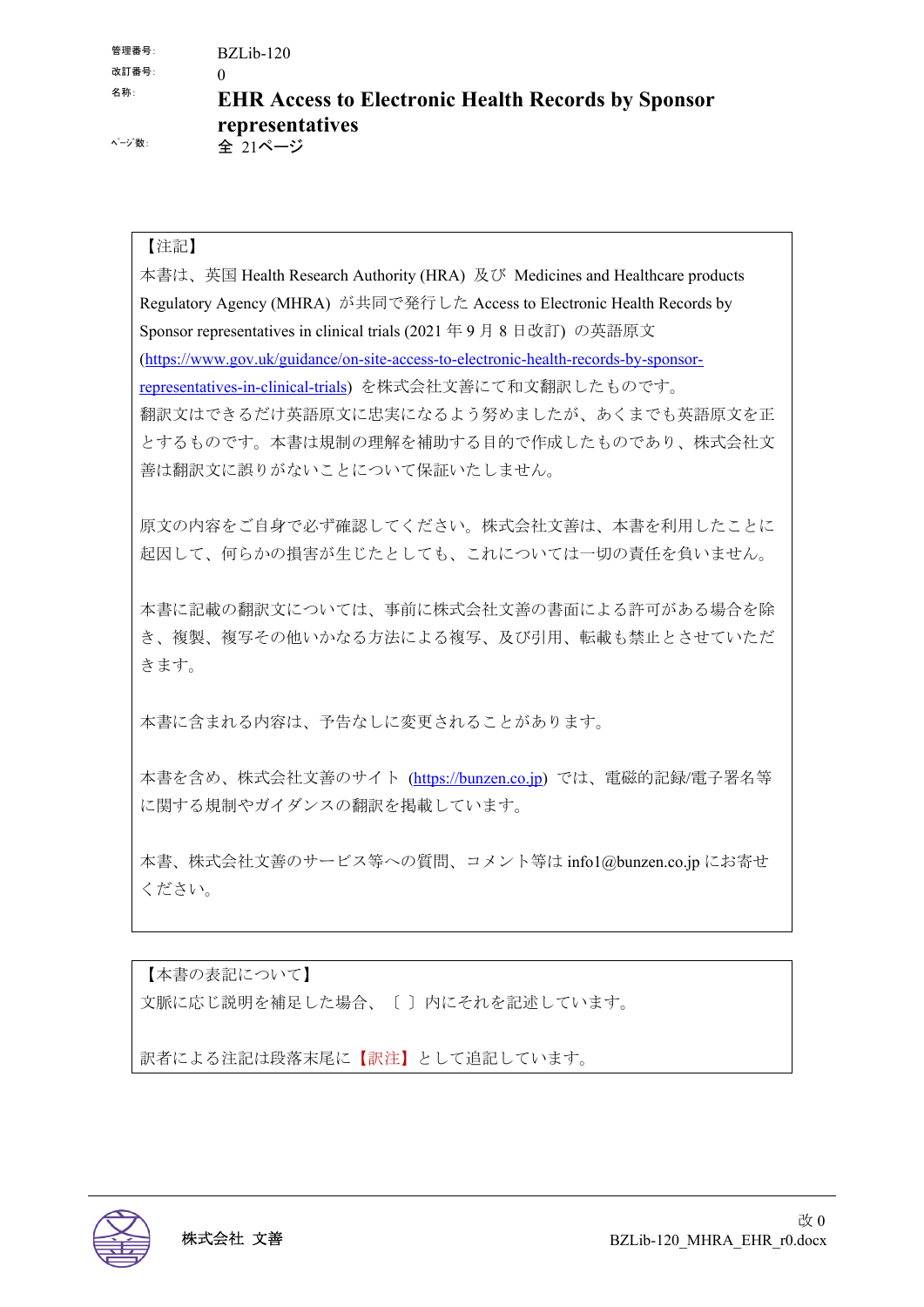# 目次

| Remote direct access to Electronic Health Records (EHR) by Sponsor Monitors (or Auditors) in clinical  |  |
|--------------------------------------------------------------------------------------------------------|--|
| trials 5                                                                                               |  |
|                                                                                                        |  |
|                                                                                                        |  |
|                                                                                                        |  |
|                                                                                                        |  |
| Controls Implemented by Investigator Site/Institution for remote direct Log-in Access to EHR system by |  |
|                                                                                                        |  |
|                                                                                                        |  |

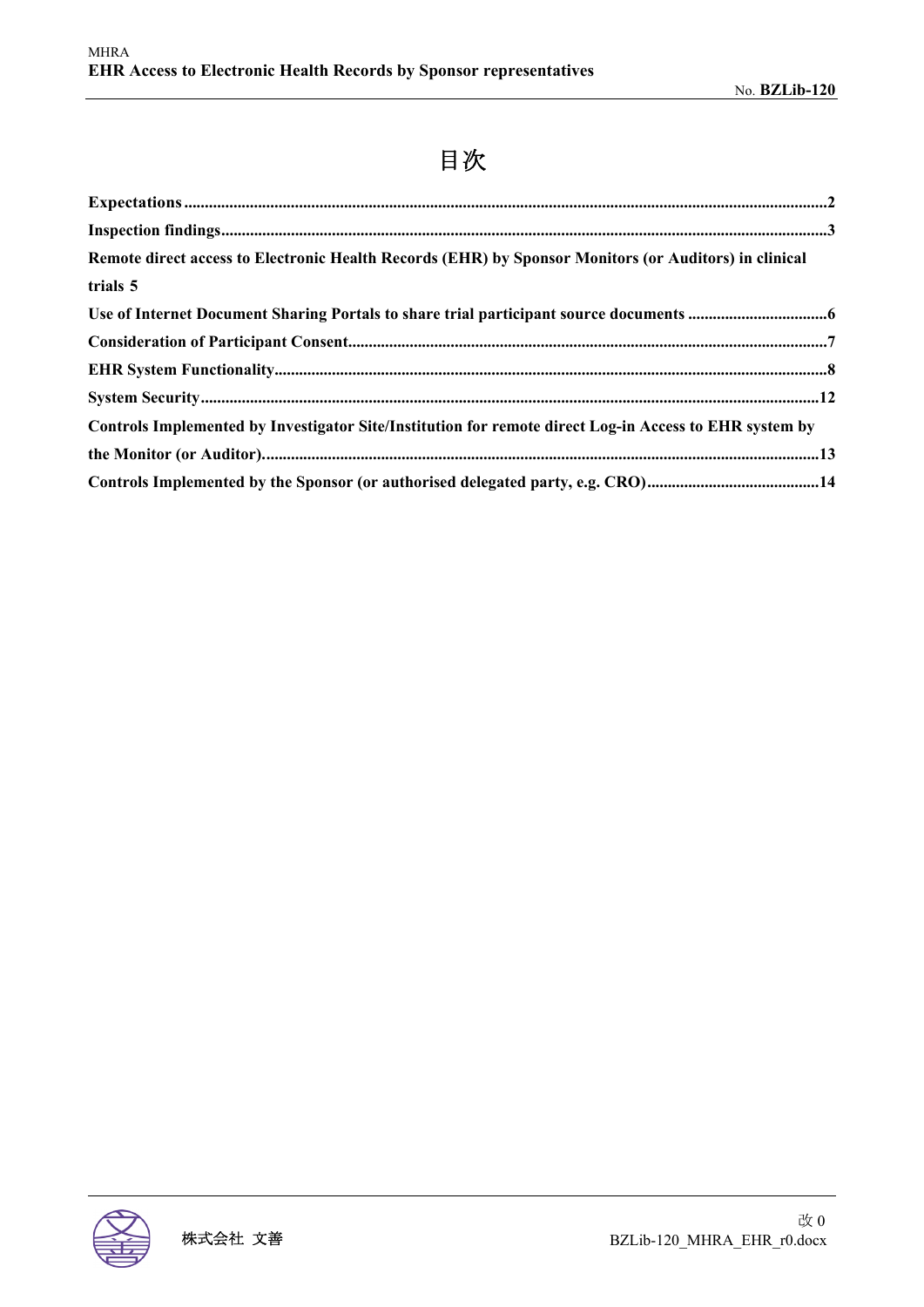| This guidance is for Sponsors, Contract Research         | 本ガイダンスは、治験依頼者·CRO·治験実施                                  |
|----------------------------------------------------------|---------------------------------------------------------|
| Organisations (CROs) and investigator sites when         | 施設向けであり、治験に関連して「処理」され                                   |
| considering management of personal data processed in     | る個人データの管理を検討するためのものであ                                   |
| relation to research. It should be read in conjunction   | る。本ガイダンスは、HRA/MHRA joint advice on                      |
| with the HRA/MHRA joint advice on Data Protection        | Data Protection Impact Assessments (DPIAs)              |
| <b>Impact Assessments (DPIAs)</b>                        | (https://www.hra.nhs.uk/planning-and-improving-         |
| (https://www.hra.nhs.uk/planning-and-improving-          | research/policies-standards-legislation/data-           |
| research/policies-standards-legislation/data-            | protection-and-information-governance/gdpr-             |
| protection-and-information-governance/gdpr-              | guidance/what-law-says/data-privacy-impact-             |
| guidance/what-law-says/data-privacy-impact-              | assessments/) と併せて読むべきである。なお、                           |
| assessments/). In this context 'processing' also means   | 本ガイダンスの「processing (処理)」という言葉                           |
| access to EHRs.                                          | は EHR へのアクセスも意味する。                                      |
| The data collected and analysed during clinical trials   | 治験で収集・分析されたデータは、治験依頼者                                   |
| are verified and overseen by clinical trial Sponsors via | の代表者である CRA やモニター等が検証・監督                                |
| representatives such as Clinical Research Associates     | する。彼らは医療記録をレビューし、ソースデ                                   |
| (CRAs) or monitors. They will review the medical         | ータベリフィケーション (SDV) により、治験                                |
| records to ensure that they match the data collected by  | 依頼者が収集したデータが〔医療記録と〕一致                                   |
| the Sponsor, via Source Data Verification (SDV). The     | することを確実にする。治験参加者は、治験参                                   |
| trial participants consent to this access of their       | 加の同意の中で、医療記録に対してこのような                                   |
| medical records in writing, as part of the consent to    | アクセスが行われることに書面で同意する。                                    |
| take part in the clinical trial.                         |                                                         |
| Increasingly, medical records are now electronic         | 近年ますます医療記録は電子化 (電子健康記録;                                 |
| (Electronic Health Records; EHRs) and this poses the     | EHR)されてきており、以下を解決する必要が                                  |
| following challenges:                                    | ある。                                                     |
| direct access by the monitor/CRA to these<br>records     | ● モニター / CRA にこれらの記録へ「直接ア<br>クセス」 「 <sup>訳注】</sup> させる。 |
| ensuring that access is restricted to only those         | アクセスが治験参加者〔の医療記録〕のみ                                     |
| participants in the trial                                | に制限されていることを確実にする。                                       |
| ensuring that records of patients not in the trial,      | ● モニター / CRA が、同一システム内の、治                               |
| but maintained on the same system, are not               | 験に参加していない患者の記録にアクセス                                     |
| accessed by the monitor/CRA                              | しないことを確実にする。                                            |
|                                                          | 【訳注】本書では、様々なアクセス形態が出                                    |
|                                                          | てくるため、アクセス方法を示す言葉は括弧                                    |
|                                                          | で囲んで(例:「直接アクセス」)で強調す                                    |
|                                                          | るようにした。                                                 |
|                                                          |                                                         |
|                                                          |                                                         |

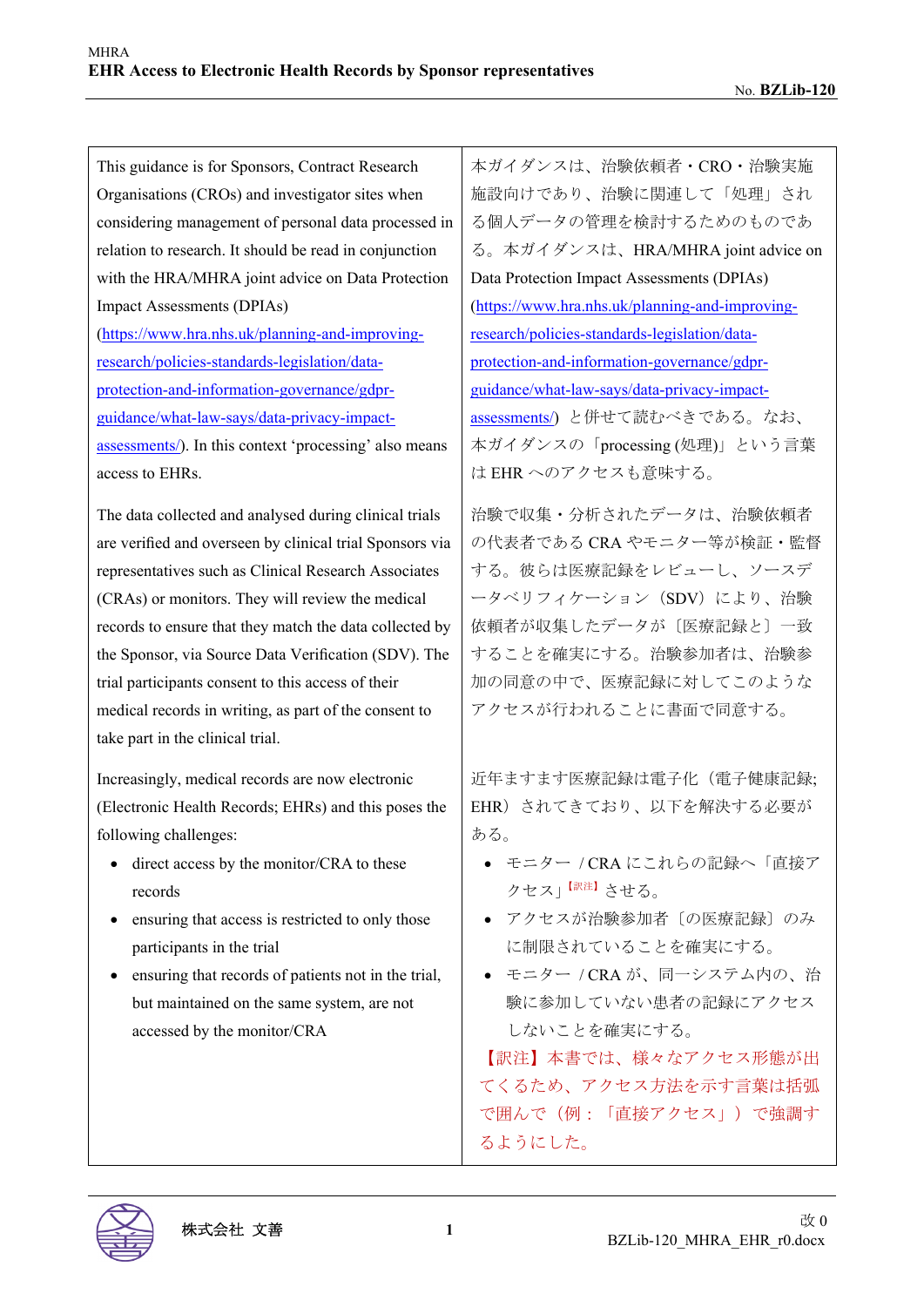| Historically, monitors could be provided with the      | 従来は、モニターに対して、治験参加者の物理   |
|--------------------------------------------------------|-------------------------|
| physical records of individual trial participants,     | 的な記録を提供する一方で、他の患者の記録に   |
| without also providing them access to the records of   | はアクセスさせないようにすることができた。   |
| other patients. Where EHRs have been designed to       | EHR が、同じ様にアクセス制限できるよう設計 |
| allow similarly restricted access, access may continue | されている場合はこれまでどおりアクセスを提   |
| to be provided as it has been. Where EHRs do not       | 供し続けてもよいが、EHRにこのような機能が  |
| have this functionality, additional safeguards are     | ない場合は追加の保護手段が必要となる。     |
| required.                                              |                         |

## **Expectations** 期待事項

| Provision of research monitor access to EHRs should                                                               | EHR へのアクセスを治験モニターに提供する際                                     |
|-------------------------------------------------------------------------------------------------------------------|-------------------------------------------------------------|
| be an integral part of organisational level (or EHR                                                               | は、組織レベル(又は EHR レベル)で計画立案                                    |
| level) planning and risk assessment. EHR system                                                                   | 及びリスクアセスメントを行う必要がある。治                                       |
| design should ensure research monitor access is                                                                   | 験モニターへのアクセスが治験参加者の記録の                                       |
| limited to only the records of clinical trial participants                                                        | みに制限され、かつそのアクセスが監査できる                                       |
| and that this access is auditable.                                                                                | ように EHR システムを設計すべきである。                                      |
| Where EHR systems have not been designed to allow<br>this, this should be addressed at the next system<br>update. | EHR システムがそのように設計されていないの<br>であれば、次回のシステムアップデートで対応<br>すべきである。 |
| Where EHR systems are not yet able to restrict                                                                    | EHR システムが、モニターのアクセスを治験参                                     |
| monitor access to the records of only their clinical trial                                                        | 加者の記録のみに制限できない状況において、                                       |
| participants, resorting to printouts from the EHR is not                                                          | EHR から〔記録を〕印刷して対応することは、                                     |
| an appropriate mitigation or safeguard. This should be                                                            | 適切なリスク低減策・保護策とは言えない。組                                       |
| addressed in organisation (or EHR) level risk                                                                     | 織(又はEHR)レベルでリスクアセスメントを                                      |
| assessments and short-term mitigations implemented                                                                | 行い、システムが更新されるまでの間に短期的                                       |
| pending system update.                                                                                            | なリスク低減策を講じ、対応する必要がある。                                       |

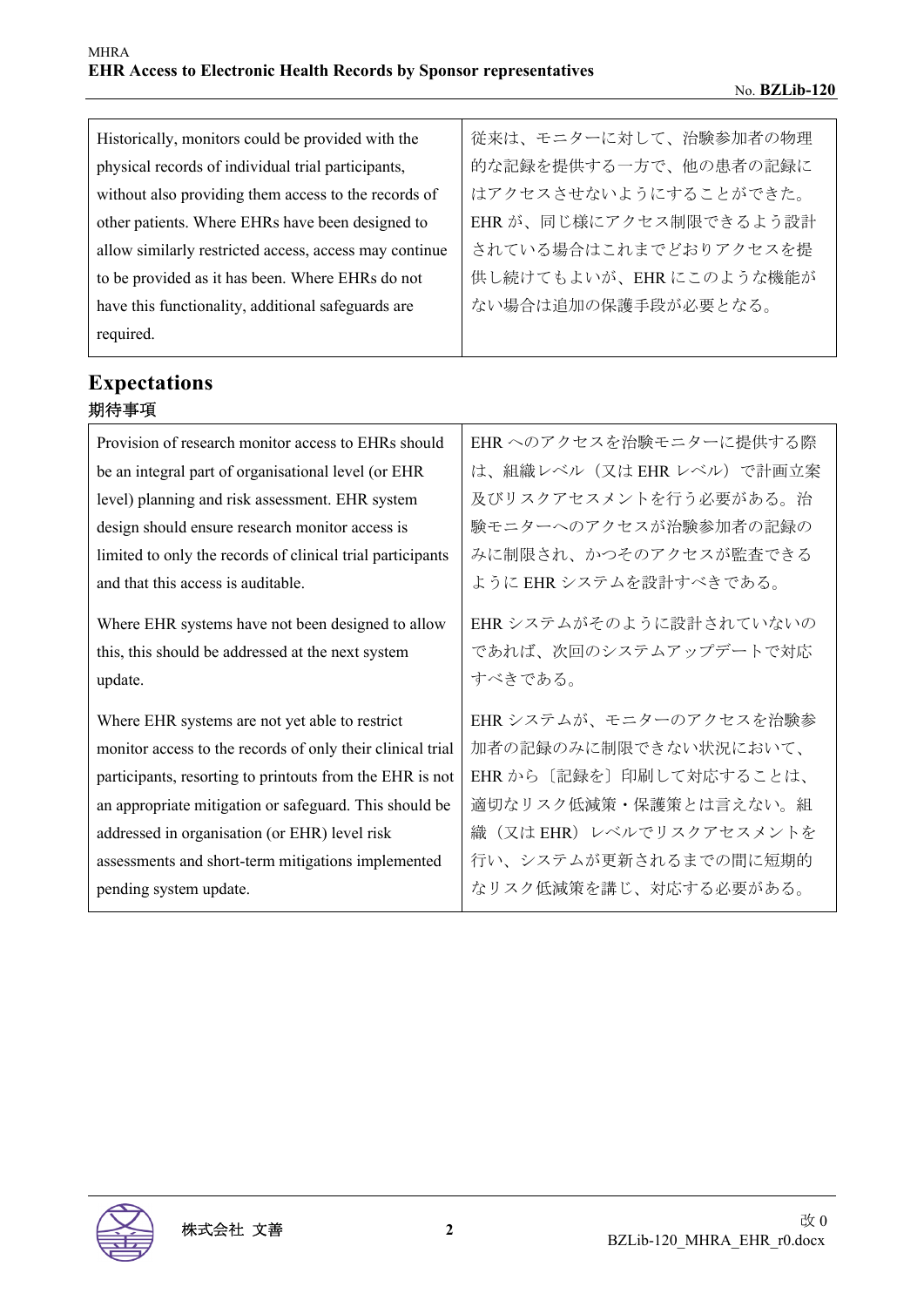| Such short-term mitigations should include:              | 短期的なリスク低減策の例を以下に示す。     |
|----------------------------------------------------------|-------------------------|
| Reliance upon the information governance<br>$\bullet$    | ● モデル治験契約 (mCTA等)の、治験依頼 |
| obligations imposed upon sponsors and their              | 者及びその代表者に課される情報ガバナン     |
| representatives by the model clinical trial              | ス義務を参考にする。例えば:          |
| agreements (mCTA, etc.), e.g.                            | モニターに EHR へのアクセス (このよう  |
| Monitors should be provided with access to               | なアクセスは「処理」と見なされる)を提     |
| EHR (such access is deemed to be processing)             | 供する際に契約のテンプレートに従う。契     |
| in accordance with the template agreement.               | 約で、モニターに、情報ガバナンスに対す     |
| This requires that they understand their                 | る責任(治験参加者のデータを安全に処理     |
| responsibilities for information governance,             | する義務を含む)を理解することを求め      |
| including their obligation to process the data of        | る。                      |
| clinical trial participants securely,                    | (治験依頼者、CRO 又は認可された権限    |
| Monitors should hold employment contracts                | 移譲当事者と) モニターとの間で雇用契約    |
| (with the sponsor, CRO, or authorised                    | を締結する。これにより、機密漏洩やデー     |
| delegate). This provides for personal                    | 夕悪用(意図的又は不可避でない個人デー     |
| accountability and sanctions for breach of               | タへの侵害を含む)に対する個人の説明責     |
| confidence or misuse of data including                   | 任や制裁措置が発生する。関連する治験参     |
| deliberate or avoidable personal data breaches.          | 加者以外の患者の EHR データへアクセス   |
| This would include accessing EHR data of                 | することもこれに含まれる。           |
| persons other than relevant clinical trial               |                         |
| participants.                                            |                         |
| It is not appropriate or necessary for monitors and      | モニターと治験実施施設の間で、追加で秘密保   |
| investigators sites to enter into further non-disclosure | 持契約を交わすことは適切ではなく、また必要   |
| agreements.                                              | ない。                     |
|                                                          |                         |
| Standard training for monitors on use of the specific    | EHR の使用に関するモニター向け標準トレーニ |
| EHR, to cover actions to be taken in the event of any    | ング、不注意による違反が発生した場合に取る   |
| inadvertent breach                                       | べきアクションもここに盛り込む。        |
|                                                          |                         |

### **Inspection findings**  査察における指摘事項

| Where this restricted access is not possible MHRA    | こういったアクセス制限ができない状況で、       |
|------------------------------------------------------|----------------------------|
| has seen that some NHS organisations have been       | MHRA は、いくつかの NHS 組織がモニターのレ |
| printing out medical records for monitors to review. | ビューに供するために、医療記録を印刷してい      |
|                                                      | る場面を見てきた。                  |
|                                                      |                            |

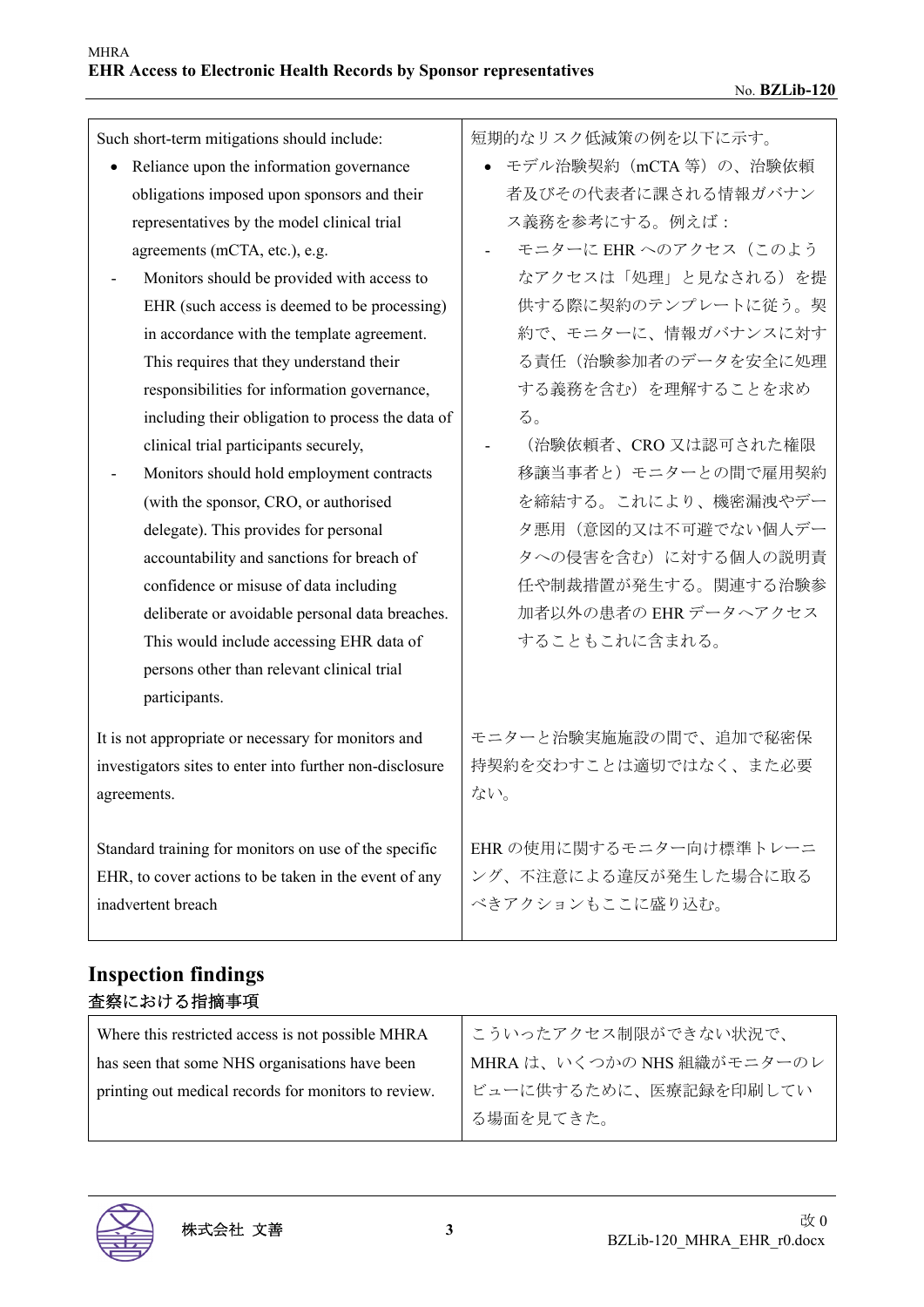MHRA Inspectors have encountered several issues with this approach. For example, information is not always available, as medical histories have been incomplete and important information has been missing, due to the printed report settings.

MHRA has seen gaps in printouts as reports are generated from one date to another and these are not always continuous; in some cases, this has resulted in weeks of missing data and also missing safety information. Additionally, information can be held in annotations in the systems that are also not printed out, such as causality assessment for adverse events. The practice of printing out these records also places a burden on the investigator sites.

Printing out an EHR risks the loss of some or all of the data should it need to be moved within the site. This creates a risk of inappropriate disclosure, distress and harm to patients, data breach and possible enforcement action.

Printed data may also be out of date due to the time taken to collate it, or incomplete due to incompatibilities in the IT system, which would increase the risk of breaching GDPR and may have a negative impact on the clinical trial.

When paper patient records are lost (or found in places where they are not supposed to be) there is a significant impact on public trust. If patients are not confident that their data will be kept securely, it may hinder their willingness to participate in clinical trials MHRA 査察官は、このアプローチの問題をいく つか経験している。例えば、医療記録が不完全 であったり、印刷レポートの設定のために重要 な情報が欠落したりするため、情報が常に利用 可能な状態にはなっていない。

MHRA の経験した事例では、ある日付から別の 日付までのレポートが生成される際に、その日 付が常に連続しておらず、印刷した記録に欠落 が生じていた。数週間分のデータが欠落した り、安全情報が欠落したりしていたこともあっ た。例えば、有害事象の因果関係アセスメント 等の情報がシステムのアノテーションとして保 持される場合があるが、それらが印刷されてい ないこともあった。また、記録を印刷すること は治験実施施設側に負担を強いることになる。

EHR〔のデータ〕を印刷したものを治験実施施 設内で持ち運びすることが必要となると、デー タの一部又はすべてを紛失してしまうリスクが ある。これにより、不適切な開示、患者への苦 痛と危害、データ漏洩、強制措置の可能性、と いったリスクが生じる。

データを印刷すると、とりまとめに時間がかか りすぎて最新ではなくなったり、IT システムの 非互換性のために不完全になったりする可能性 がある。これにより、GDPR 違反となるリスクが 増大し、治験に悪影響を与える場合がある。

紙の患者記録を紛失した場合(又は、本来ある べきではない場所で見つかった場合) 公衆の信 用に重大な影響を及ぼすことになる。患者が、 自身のデータが安全に保管されていると信用で きないとなると、治験への参加意欲が削がれる ことになる。

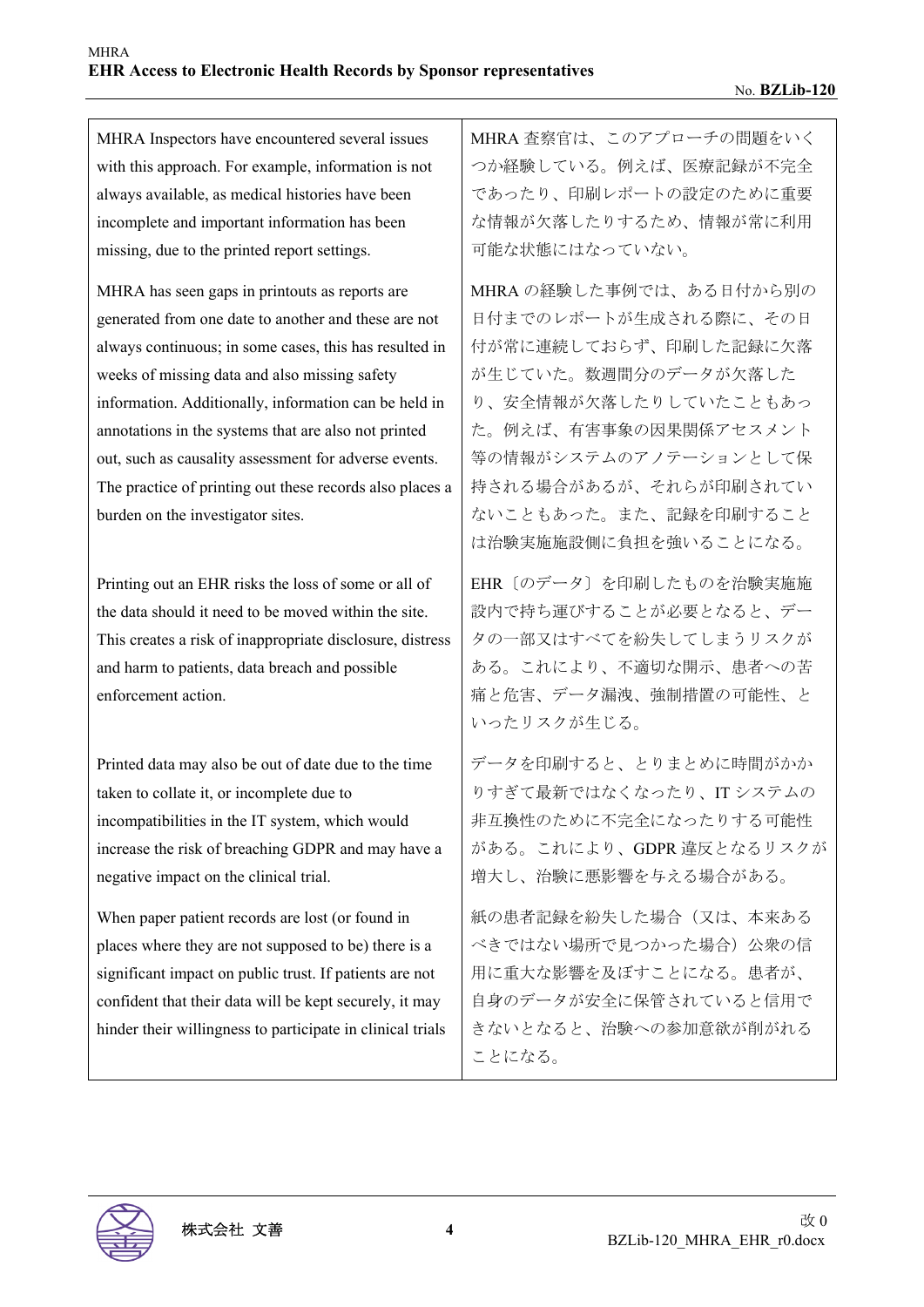## **Remote direct access to Electronic Health Records (EHR) by Sponsor Monitors (or Auditors) in clinical trials**

### 治験における治験依頼者のモニター(又は監査人)による EHR への「リモート直接アクセス」

ICH GCP requires<sup>1</sup> and GCP principles<sup>2</sup> expect direct access to trial participant medical/health records for the sponsor's representatives, who are Monitors and Auditors, employed by the sponsor or delegated/contracted third-party. Remote direct access to the medical/health records of clinical trial participants allows source data review (SDR) and source data verification (SDV) to occur without the Monitor (or Auditor) having to visit the investigator site/institution.

Remote direct access to the health records of clinical trial participants may be undertaken by the Monitor (or Auditor) logging into the EHR system ('Log-in Access') remotely rather than onsite or via video calls, where investigator site/institution personnel use screen sharing of EHR systems ('Guided Access') or to display original paper records. Log-in Access requires far less investigator site/institution personnel involvement during the review so it is preferable and should be fully considered and discounted prior to using Guided Access.

The investigator site/Institute may upload scanned or electronic copies of source documents into a secure portal ('Upload Access'). This however would not be considered direct access unless it is a complete and certified copy of the EHR system in an investigator provided portal.

ICH の GCP 要件 <sup>1</sup> 及び GCP 原則 <sup>2</sup> の期待は、治 験依頼者の代表者(治験依頼者又は委任/契約さ れた第三者によって雇用されているモニター及 び監査人)が、治験参加者の医療/健康記録に 「直接アクセス」することである。治験参加者 の医療/健康記録に「リモート直接アクセス」す ることにより、モニター(又は監査人)は治験 実施施設/機関を訪問することなくソースデータ レビュー(SDR)及びソースデータベリフィケ ーション(SDV)を行うことができるようにな る。

治験参加者の健康記録への「リモート直接アク セス」は、モニター(又は監査人)が EHR シス テムにログインする(以下「ログインアクセ ス」)ことであり、オンサイト又はビデオ通話 で、治験実施施設/機関の職員が EHR システムを 画面共有(以下「ガイド付きアクセス」)する ことや、オリジナルの紙の記録を表示したりす ることとは異なる。「ログインアクセス」で は、治験実施施設/機関の職員がレビューに関与 する必要がはるかに少なくて済むため、より好 ましく、「ガイド付きアクセス」よりも優先的 に検討すべきである。

治験実施施設/機関は、ソースドキュメントのス キャン又は電子コピーを安全なポータルにアッ プロード (以下「アップロードアクセス」)し てもよいが、EHR システムの完全な保証付き複 写が、治験責任医師の提供するポータルにアッ プロードされるのでない限り、「直接アクセ ス」と見なすことはできない。

<sup>1</sup> INTEGRATED ADDENDUM TO ICH E6(R1): GUIDELINE FOR GOOD CLINICAL PRACTICE E6(R2) November 2016, 1.21, 4.8.10 (n), 4.9.7, 5.1.2, 5.15.1, 5.15.2, 6.10. <sup>2</sup> UK Statutory Instrument 2004/1031 (as amended) 31A, (8) and Schedule 1, Part 2, (9).

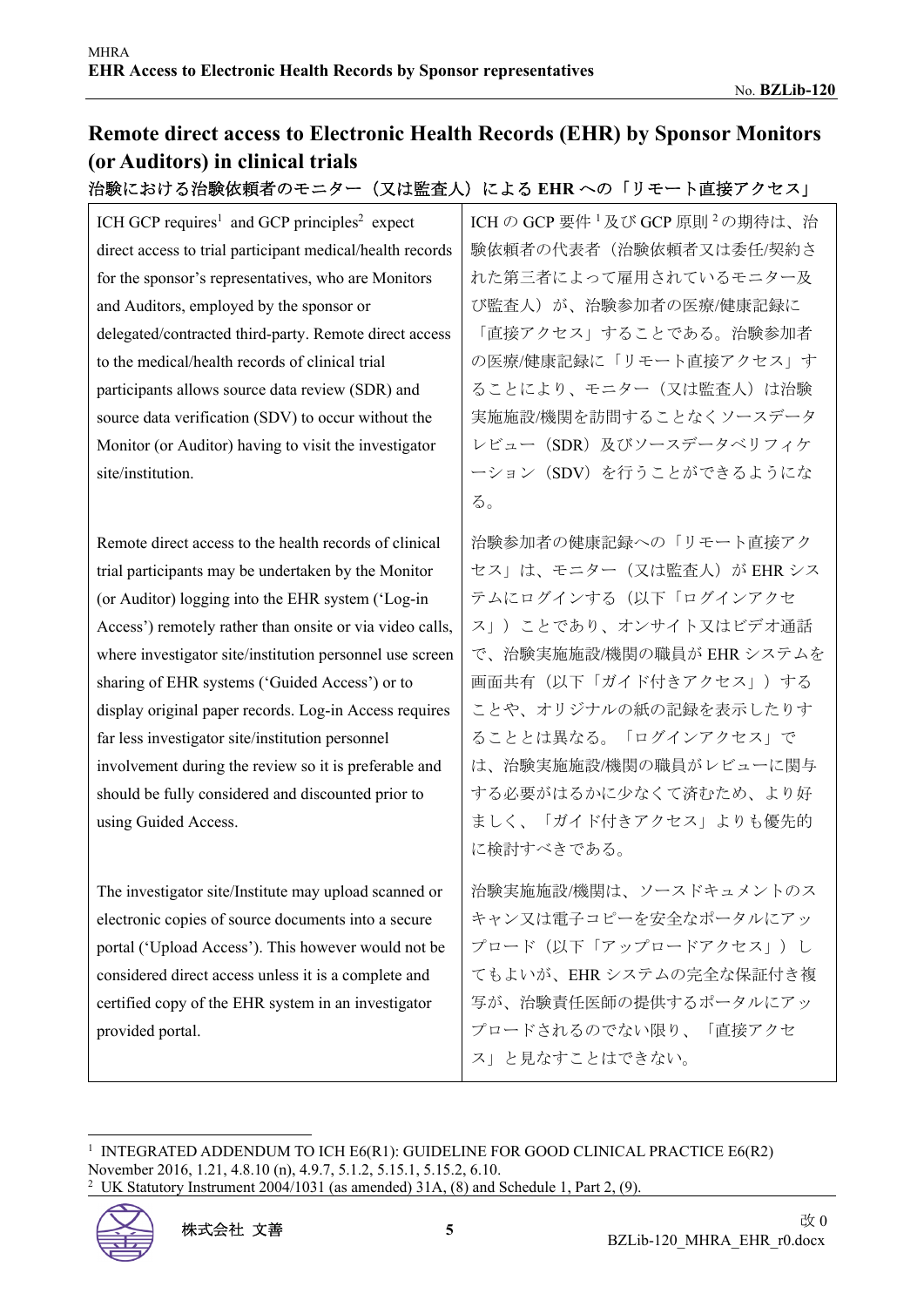## **Use of Internet Document Sharing Portals to share trial participant source documents**

#### 治験参加者のソースドキュメントを共有するためのインターネット文書共有ポータルの使用

Where the portal is provided by the sponsor (or delegate), there must be redaction by the investigator/institution of any data that may directly or indirectly identify the participant. To protect the privacy of the trial participant only the participant trial identification number must be used. These records should be deleted after the Monitor (or Auditor) has completed the review. The details of who will perform the deletion and when, should be prearranged between the sponsor and the investigator (for example, the deletion could be after all data queries for the participant have been resolved and the case report form locked or when an audit, if conducted, has completed).

For portals provided by the investigator site/institution, unredacted scanned or electronic source documents may be uploaded. The investigator/institution should consider the applicable requirements for direct Log-in Access to the EHR system set out below when using such a portal.

The provision of source documents via Upload Access should be risk-based and proportional focussing on review and/or verification of critical data to ensure reliability of results and protection of the trial participants.

治験依頼者(又は代理人)がポータルを提供す る場合、治験責任医師/治験実施機関は、治験参 加者を直接的又は間接的に特定しうるデータを 墨消ししなければならない。治験参加者のプラ イバシーを保護するために、参加者の治験識別 番号のみを使用しなければならない。〔ポータ ルで共有した〕記録は、モニター(又は監査 人)のレビューが完了した後で削除する必要が ある。誰がいつ削除を実行するか等の詳細は、 治験依頼者と治験責任医師の間で事前に調整す る必要がある(例えば、削除は、参加者に関す るすべてのデータクエリが解決され CRF がロッ クされた後、又は監査が行われるのであればそ れが完了した後に行う、等。)

治験実施施設/機関がポータルを提供する際に、 スキャンされたソースドキュメント又は電子ソ ースドキュメントが墨消しされずにアップロー ドされるかもしれない。治験責任医師/治験実施 医療機関は、ポータルを使用する場合、以下に 示す EHR システムへの「直接ログインアクセ ス」の要件のうち該当するものを考慮する必要 がある。

「アップロードアクセス」によるソースドキュ メントの提供は、リスクに基づいたものとし、 重要なデータのレビュー及び (又は)ベリフィ ケーションに絞り込み、結果の信頼性と治験参 加者の保護を確実にすべきである。

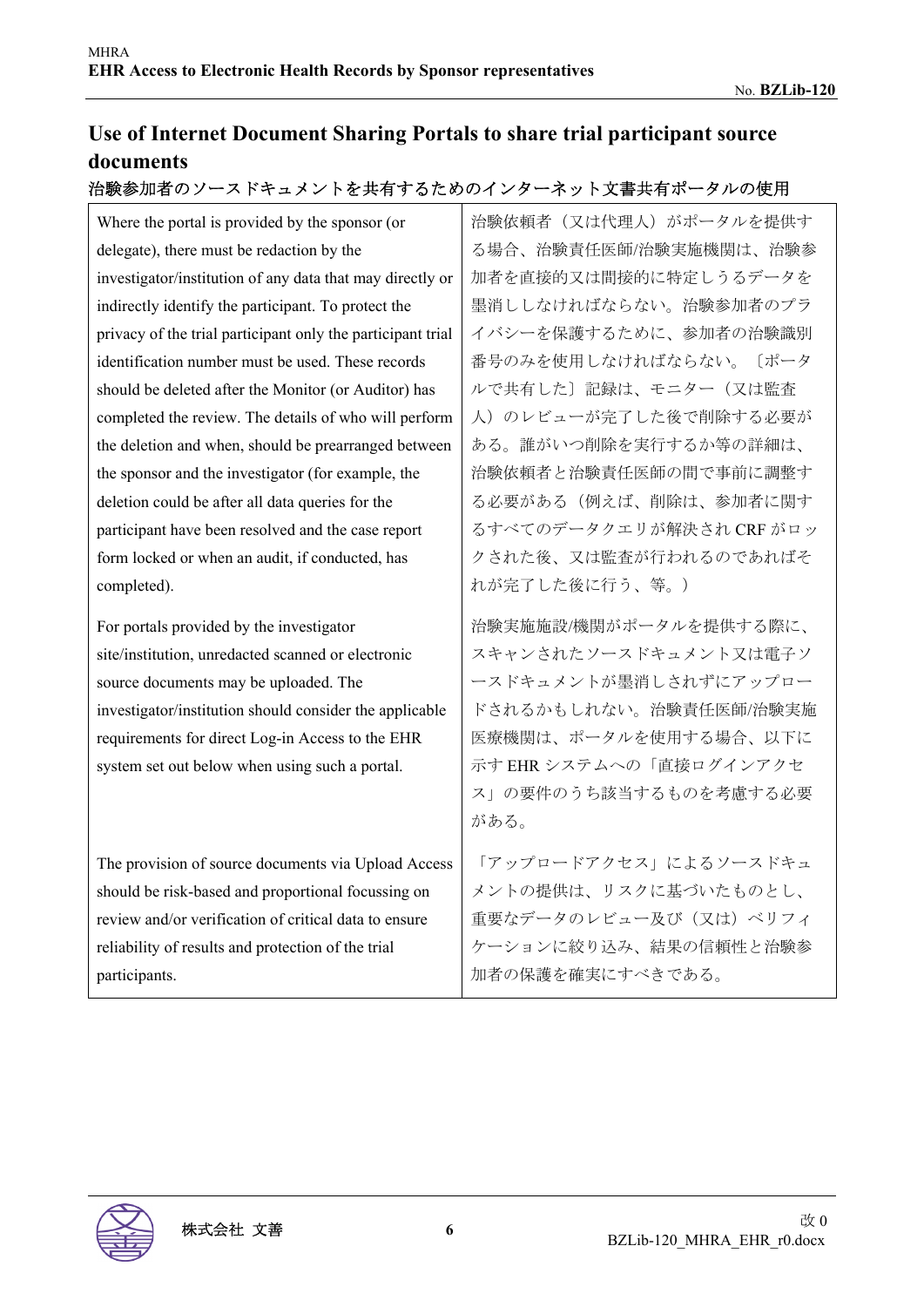| The process for the provision of the documentation       | 資料を提供するプロセスは、治験実施施設/機関     |
|----------------------------------------------------------|----------------------------|
| should not put an excessive and unreasonable time        | の職員に過度かつ不当な時間的負担をかけた       |
| burden on the investigator site/institution personnel or | り、治験実施施設/機関に事前に合意された以上     |
| excessive and additional costs on the investigator       | の過度かつ追加の費用負担を強いたりするもの      |
| site/institution that has not been agreed beforehand.    | であってはならない。場合によって、治験依頼      |
| There should be acceptance that in some cases, the       | 者は(特にオンサイトでの「直接アクセス」が      |
| investigator/institution may not be able to support      | 可能な治験責任医師/治験実施医療機関では)      |
| Upload Access, particularly when on-site direct access   | 「アップロードアクセス」をサポートできない      |
| is available. The sponsor should also accept that on-    | 場合があることを受け入れるべきである。ま       |
| site visit limitations may be necessary by the           | た、治験実施施設/機関は、これまでの医療/健康    |
| investigator site/institution due to resource            | 記録へのリモートアクセスの制約により EHR デ   |
| requirements where the sponsor requests extensive on-    | ータを用いた完全な SDV/SDR ができていなかっ |
| site visits to compensate for any previous restriction   | た分を取り戻そうとする治験依頼者から過度に      |
| of remote access to the medical/health records that      | オンサイト訪問を要求され、リソースが足りな      |
| prevented complete SDV/SDR using the full EHR.           | くなり、オンサイト訪問を制限せざるを得ない      |
|                                                          | 場合がある。治験依頼者はこのことを理解する      |
|                                                          | 必要がある。                     |

## **Consideration of Participant Consent**  参加者の同意の検討

| The Research Ethics Committee (REC) and UK Study        | (例えば、HRA及びHCRWの承認を得るために               |
|---------------------------------------------------------|---------------------------------------|
| Wide Review for the NHS (for example, as                | 行われる) NHS の Research Ethics Committee |
| undertaken in HRA and HCRW Approval) assess the         | (REC) 及び UK Study Wide Review では、同意プ  |
| consent process. Investigator sites/institutions should | ロセスをアセスメントする。治験の透明性に関                 |
| take assurance from this review and not further review  | する(承認された)取り決めの妥当性は、この                 |
| the adequacy of the transparency arrangements           | レビューで保証されるべきであり、その他のレ                 |
| approved for the trial.                                 | ビューは不要である。                            |
| The participant information sheet and/or consent form   | 治験依頼者及び規制当局の担当者が治験参加者                 |
| must state that sponsor and regulatory authorities'     | の医療/健康記録にアクセスできる旨を参加者情                |
| personnel can access a trial participant's              | 報シートや同意フォームに記載しなければなら                 |
| medical/health records and explicit consent must be     | ない。そして、現在の慣行に従って、そのこと                 |
| obtained for this as per current practice.              | について〔治験参加者から〕明示的な同意を得                 |
|                                                         | なければならない。                             |

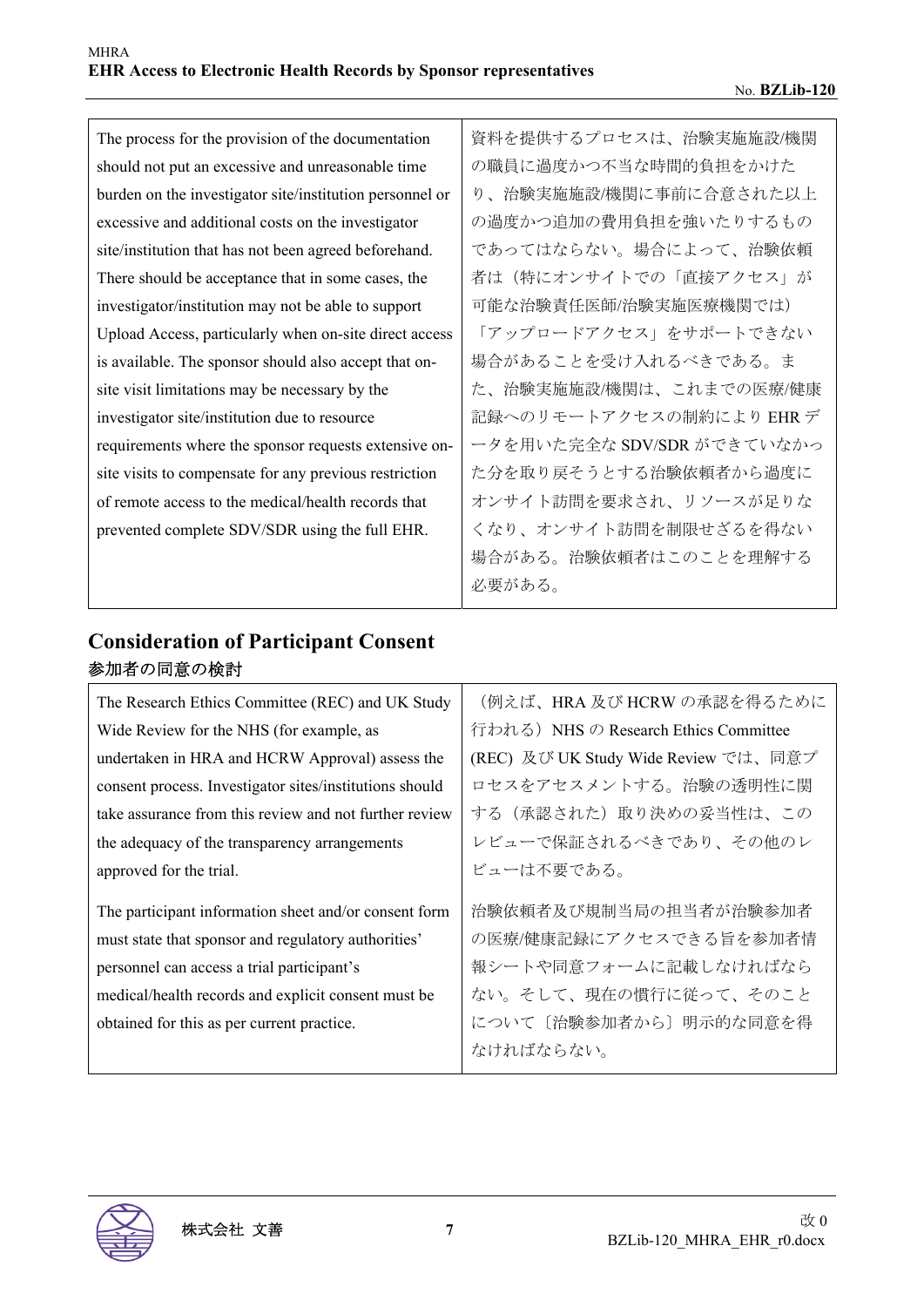| Supplemental information concerning method of the      | モニター(又は監査人)のアクセス方法に関す                          |
|--------------------------------------------------------|------------------------------------------------|
| Monitor (or Auditor) access is available and should be | る補足情報が公開されている。HRAのGDPRの                        |
| provided to the participant in the participant         | 透明性に関する宣言における Web サイト                          |
| information sheet by including the link to the HRA     | (http://www.hra.nhs.uk/patientdataandresearch) |
| website:                                               | へのリンクを参加者情報シートに記載すること                          |
| http://www.hra.nhs.uk/patientdataandresearch           | により、この補足情報を治験参加者に提供すべ                          |
| (http://www.hra.nhs.uk/patientdataandresearch) in the  | きである。治験責任医師は、治験参加者から要                          |
| GDPR transparency statement. This web page should      | 求があったとき(例えば、インターネットにア                          |
| also be provided by the investigator to the trial      | クセスできない場合等)は、この Web ページの                       |
| participants as a paper copy upon request by the trial | 紙コピーを提供する必要がある。                                |
| participant (for example if the participant cannot     |                                                |
| access the internet).                                  |                                                |

## **EHR System Functionality EHR** システム機能

| It is recognised that some EHR systems may not have       | 一部の EHR システムには、リモートかオンサイ                            |
|-----------------------------------------------------------|-----------------------------------------------------|
| the necessary functionality to allow Log-in Access,       | トかに関係なく「ログインアクセス」に必要な                               |
| whether remote or onsite. Making such changes may         | 機能がないことは了解されている。「ログイン                               |
| not be immediately feasible and short-term                | アクセス」ができるように、ただちに〔システ                               |
| mitigations during the COVID-19 pandemic may need         | ムを〕変更することはできないであろうから、                               |
| to be made to permit clinical trials to be remotely       | COVID-19 パンデミック中の短期的なリスク低減                          |
| monitored (or audited) to assure trial participant safety | 策を講じ、リモートで治験モニタリング(又は                               |
| and results reliability due to limitations to on-site     | 監査) を行えるようにし、オンサイト訪問制限                              |
| visits. These short-term mitigations are set out in       | 下での治験参加者の安全及び結果の信頼性を保                               |
| MHRA COVID 19 guidance Managing clinical trials           | 証する必要がある。これらの短期的な〔リス                                |
| during Coronavirus (COVID-19)                             | ク〕低減策は、MHRA COVID 19 guidance                       |
| (https://www.gov.uk/guidance/managing-clinical-           | Managing clinical trials during Coronavirus (COVID- |
| trials-during-coronavirus-covid-19). The following        | (https://www.gov.uk/guidance/managing-<br>19)       |
| content applies in normal circumstances.                  | clinical-trials-during-coronavirus-covid-19) に記載    |
|                                                           | されている。以下の内容は通常の状況で適用さ                               |
|                                                           | れる。                                                 |
|                                                           |                                                     |
| To facilitate Log-in Access to the EHR system, the        | EHRシステムへの「ログインアクセス」を可能                              |
| EHR system should have the following functionality        | にするために、上記で示した〔アクセスを〕治                               |
| in addition to restriction to trial participants set out  | 験参加者に制限することに加えて、EHRシステ                              |
| above:                                                    | ムに次の機能を設ける必要がある。                                    |

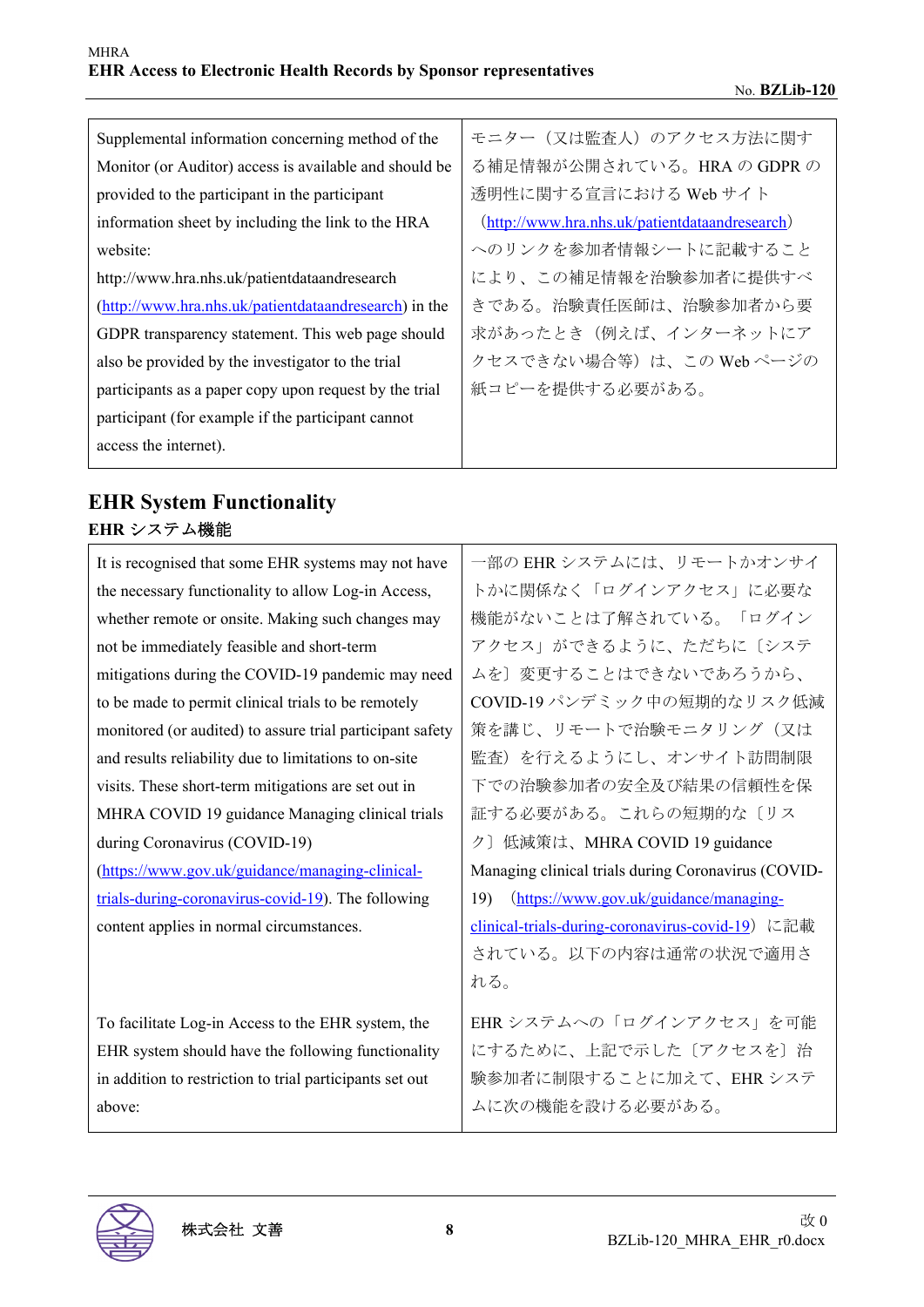1. To forbid changes to the data and information in the EHR system by the Monitor (or Auditor), a user role with read-only permission should be available and assigned on an individual basis to each Monitor (or Auditor). Log-in Access to the EHR system must not be provided if the Monitor (or Auditor) has the ability to edit (add/change/delete) information of any kind in the EHR system. The EHR system should log additions and deactivations of users and any changes to permissions associated with specific user roles. 1. モニター (又は監査人) が EHR システムの データ、情報を変更できないようにするため に、読み取り専用権限のユーザーロールを用 意し、各モニター(又は監査人)に個別に割 り当てる必要がある。モニター(又は監査 人)が EHR システム内のあらゆる種類の情 報を編集(追加・変更・削除)できてしまう ような場合は、EHR システムへの「ログイ ンアクセス」を提供してはならない。EHR システムは、ユーザーの追加・無効化、及び ユーザーロールに関する権限変更をログに記 録する必要がある。

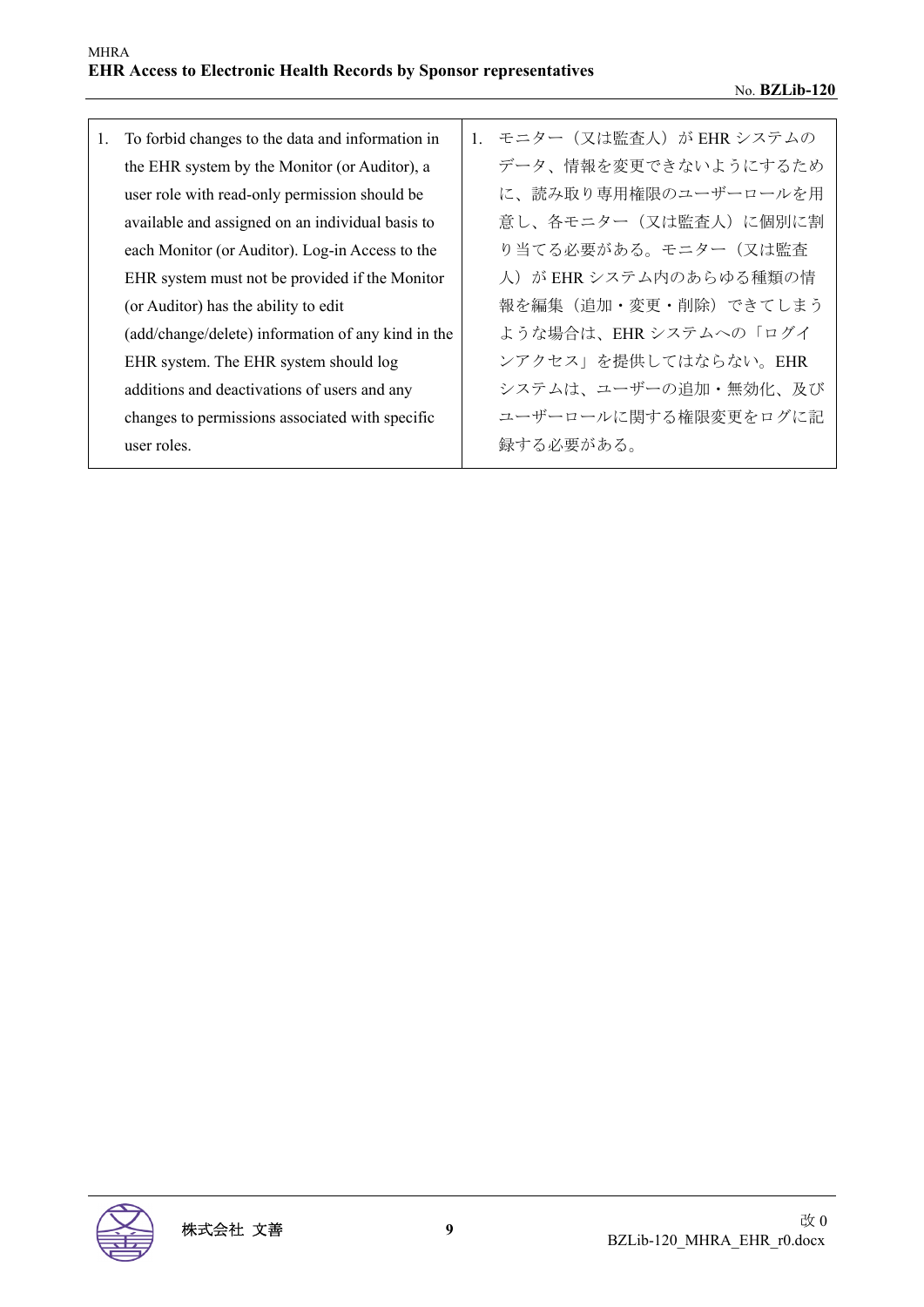- 2. To increase assurance that the person accessing the EHR system is the person approved by the sponsor and previously identified by the investigator site/institution to access the EHR system when logging-in, there should be user access controls with two-factor authentication for accessing the read-only user account, which can be provided by the EHR system itself or via the investigator site/institution's network access process. For two-factor authentication, in addition to the username and password, the user is required to add additional information that they have (for example, a token number, PIN sent to the user's mobile, etc.) This additional control is required, because where direct Log-in Access to the EHR system takes place when the Monitor (or Auditor) visits the investigator site/institution there are restrictions in place to identify and control the Monitor (or Auditor) accessing the EHR system. For example, the Monitor (or Auditor) may have to sign in and/or provide ID and provision of the device to the Monitor (or Auditor) used to access the EHR system is under the direct control of the investigator site/institution personnel.
- 3. To reduce the risk of inappropriate Log-in Access to the EHR system, there should be an automatic time-out, where the user is logged out of the EHR system following a period of inactivity.
- 2. EHR システムログイン時に、アクセスして いる者が、治験依頼者によりシステムアクセ スを承認され、かつ治験実施施設/機関によ って事前に本人確認された者であることの確 証をさらに深めるために、読み取り専用ユー ザーアカウントでアクセスするための二要素 認証を備えたユーザーアクセスコントロール を設ける必要がある。これは、EHR システ ム自体の機能を用いてもよいし、治験実施施 設/機関のネットワークアクセスプロセスを 介することで実現してもよい。二要素認証の 場合、ユーザー名とパスワードに加えて、ユ ーザーは自分が持っている追加情報(トーク ン番号、ユーザーのモバイルに送信される PIN 等)を追加する必要がある。EHR システ ムに「直接ログインアクセス」を行う場合に は、モニター(又は監査人)が治験実施施設 /機関を訪問するときに本人確認を行うとと もに EHR システムへのアクセスをコントロ ールするといった制約を設けており、同じ理 由からこういった追加コントロールが必要と なる。例えば、モニター(又は監査人)はサ インインしたり、身分証明書を提供すること を求められ、EHR システムのアクセスに使 用するためのデバイスは、治験実施施設/機 関の職員による直接の管理下で提供される。
- 3. EHR システムへの不適切な「ログインアク セス」のリスクを減らすために、非アクティ ブ状態が一定時間続いた後で、EHR システ ムからユーザーをログアウトする自動タイム アウトが必要である。

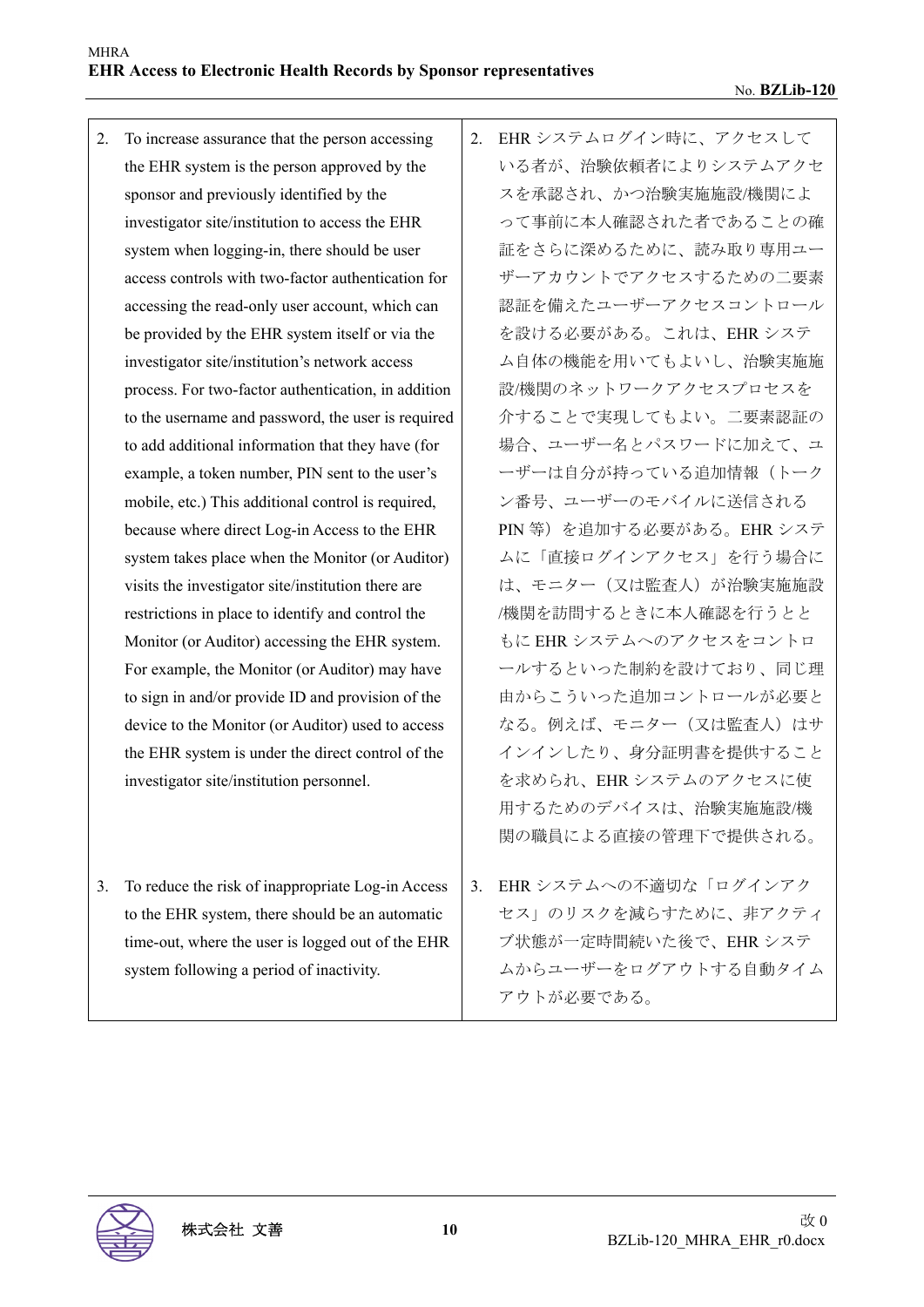- 4. To prevent unnecessary and inappropriate copying and sharing of information from the EHR, the EHR system should restrict printing, copying, and downloading of information from the EHR system, for the read-only user role given to the Monitor (or Auditor). The system should not rely on an automatic download of documents on to the user's device (which remain after the session has completed) in order to view the documentation.
- 5. Monitoring (or auditing) activity using remote Log-in Access to the EHR system should only be undertaken when investigator site/institution staff are aware of and have agreed to it happening, as per on-site visits. Functionality for date/ time restricted Log-in Access to the EHR system for the read-only user role should be in place. Once the user account is created, Log-in Access to the EHR system can then be restricted to a specific review time period, rather than Log-in Access being allowed at all times. The investigator site/institution personnel must be able to have such control of monitor/auditor access, as they would for an on-site visit. The EHR system should log the creation and deactivation of a user account, and the user role that is given to that user (read-only), as well as when that user logs in and logs out of the EHR system.
- 4. EHR の情報の不必要かつ不適切なコピーや 共有を防ぐために、EHR システムは、モニ ター(又は監査人)が与えられた読み取り専 用ユーザーロールで、EHR システムの情報 を印刷、コピー、ダウンロードできないよう 制限すべきである。システムでは、資料閲覧 時に、文書をユーザーのデバイスへ自動ダウ ンロードする(セッション終了後もデバイス 上に残る)機能を用いないようにする。
- 5. EHR システムへの「リモートログインアク セス」を使用したモニタリング(又は監査) は、治験実施施設/機関の職員が、「リモート ログインアクセス」が行われることを認識 し、かつ同意済みである場合に限定すべきで ある。これはオンサイト訪問時と同様であ る。EHR システムには、読み取り専用ユー ザーロールによる EHR システムへの「ログ インアクセス」を、特定の日付/時刻に限定 する機能を持たせるべきである。ユーザーア カウント作成後、EHR システムへの「ログ インアクセス」を常に許可しておくのではな く、〔アクセスを〕特定のレビュー期間に限 定できるようにすべきである。オンサイト訪 問時と同様に、治験実施施設/機関の職員に は、モニター/監査人のアクセスについての こういったコントロールを持たせなければな らない。EHR システムは、ユーザーアカウ ントの作成・無効化、ユーザーに与えられた ユーザーロール(読み取り専用)、及びユー ザーがいつ EHR システムにログイン・ログ アウトしたのか、をログに記録すべきであ る。

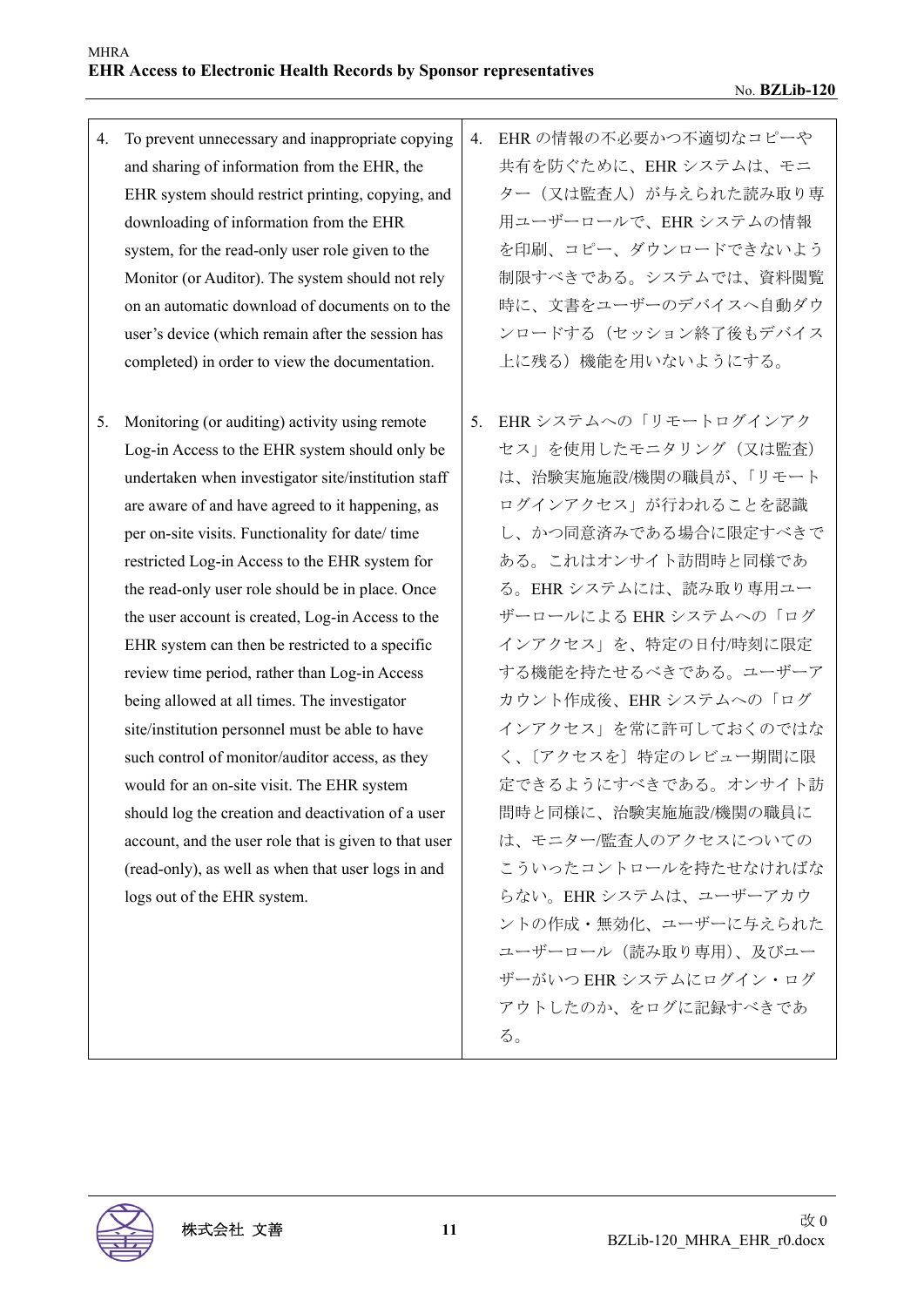| Where the EHR system allows, it is recommended that     | EHRシステムで対応できるのであれば、モニタ |
|---------------------------------------------------------|------------------------|
| specific roles and appropriate permissions for          | ー(又は監査人)の読み取り専用の役割に加え  |
| investigator site/institution personnel, e.g. Research  | て、治験実施施設/機関の職員(例えば、研究看 |
| Nurse, Investigator, Trial Co-ordinator are considered  | 護師、治験責任医師、治験コーディネーター)  |
| in addition to a Monitor (or Auditor) read-only role.   | に次のような役割と適切な権限を与えることを  |
| These roles could then have permission to grant Log-    | 勧める。すなわち、モニター(又は監査人)が  |
| in Access to the Monitor (or Auditor) to specific       | 特定の「参加者」レコードに「ログインアクセ  |
| 'participants' records and to set up review time        | ス」を行うことを許可したり、モニター(又は  |
| periods for the Monitor (or Auditor) to undertake their | 監査人)が活動するレビュー時間を設定する権  |
| activities, as this would reduce the number of requests | 限である。こうすることにより、システム管理  |
| to the system administrator, who would only be          | 者への要求の数を減らすことができ、システム  |
| required to initially set up and finally deactivate the | 管理者の仕事が、最初にモニター(又は監査   |
| Monitor (or Auditor) user account.                      | 人)のユーザーアカウントを設定し、最後に無  |
|                                                         | 効化するだけでよくなる。           |

## **System Security**  システムセキュリティ

Remote direct Log-in Access to the EHR system poses an additional security risk. Security aspects of the system concern the software developer/provider, the organisation hosting the system and the sponsor accessing the system remotely and all are recommended to consult relevant guidance and standards on computer system security to inform their quality management system (e.g. ISO27001).

The vendor of the EHR system should have identified any security risks relating to remote use and these should have been addressed as part of the functional specifications of the EHR system during development and validation. There should be a process for ongoing maintenance of security of the EHR system, for example, applying any future security updates.

EHR システムへの「リモート直接ログインアク セス」は、セキュリティリスクが増大する。シ ステムのセキュリティには、ソフトウェア開発 者/プロバイダー、システムをホストする組織、 及びシステムにリモートアクセスする治験依頼 者が関係するが、各関係者は、コンピューター システムセキュリティ関連ガイダンス・標準 (ISO27001 等)を読んで、品質管理システムに 役立てることを勧める。

EHR システムのベンダーは、リモート使用に伴 うセキュリティリスクを特定しておくべきであ り、開発・バリデーション時に EHR システムの 機能仕様の中でそういったリスクに対応してお くべきである。EHR システムのセキュリティを 継続的に維持するためのプロセス(例えば、将 来のセキュリティ更新を適用する)を設けてお く必要がある。

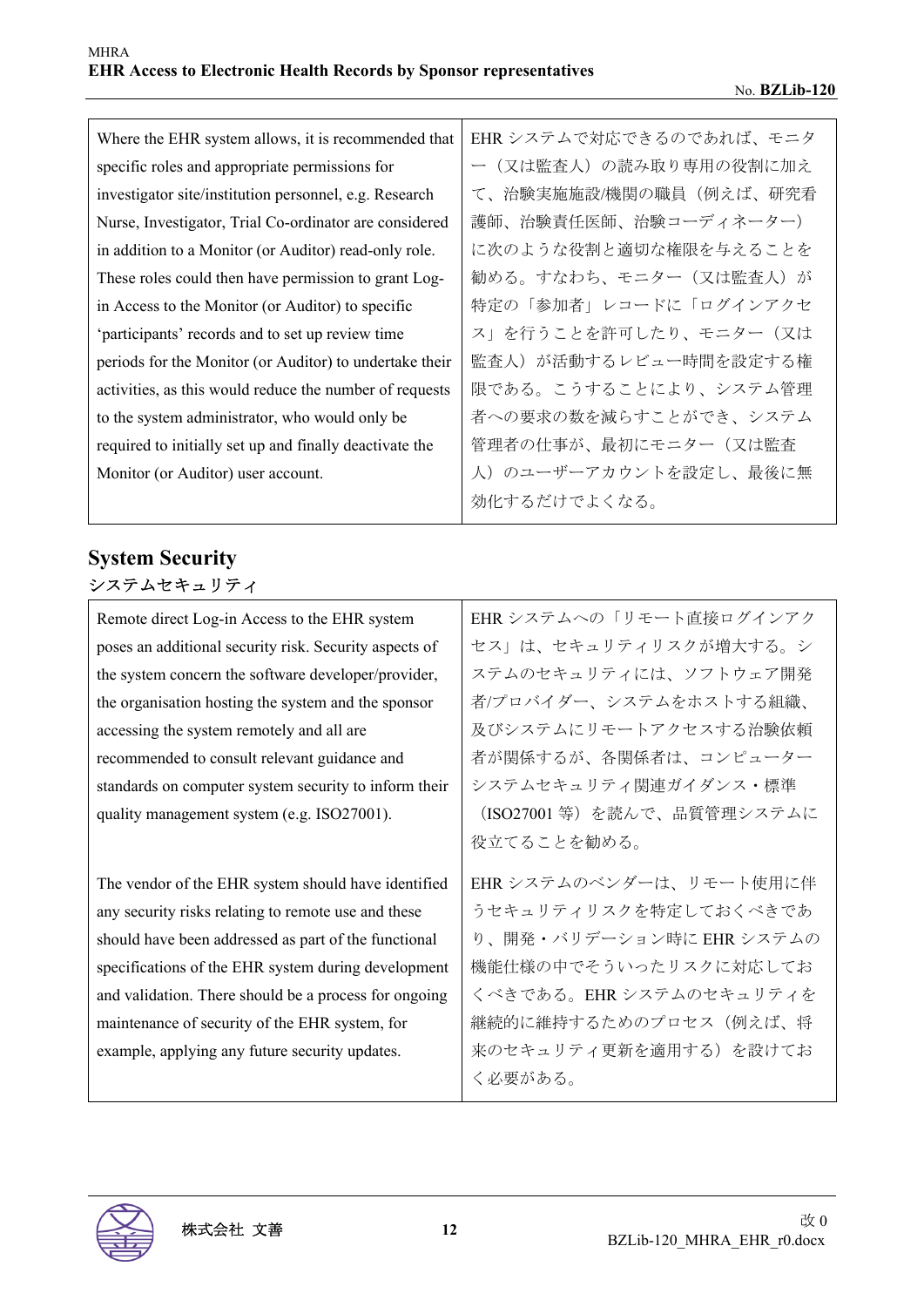| There should be the implementation of robust security     | 治験依頼者及び治験実施施設/機関は、堅牢なセ     |
|-----------------------------------------------------------|----------------------------|
| procedures by the sponsor and investigator                | キュリティ手順を実装する必要がある。例え       |
| site/institution, such as; password criteria and renewal  | ば、パスワード基準やパスワード更新ルール、      |
| rules, firewalls, virus and malware protection,           | ファイアウォール、ウイルスやマルウェアから      |
| penetration testing (to identify vulnerabilities), system | (脆弱性を特定するための) 侵入テス<br>の保護、 |
| monitoring for detection of inappropriate/unusual         | ト、不適切/異常な活動/侵入やネットワーク構成    |
| activities/intrusions and changes to network              | の変更を検出するシステム監視、脅威インテリ      |
| configurations, threat intelligence software, physical    | ジェンスソフトウェア、データセンターにおけ      |
| security considerations at data centres and timely        | る物理的セキュリティ検討事項、セキュリティ      |
| implementation of any security updates/patches.           | 更新/パッチのタイムリーな実装、等である。      |

## **Controls Implemented by Investigator Site/Institution for remote direct Log-in Access to EHR system by the Monitor (or Auditor).**

モニター(又は監査人)に EHR システムへ「リモート直接ログインアクセス」させるために治 験実施施設**/**機関が実装するコントロール

| 治験実施施設/機関は、設置されている EHR<br>システムを「リモートログインアクセス」で |
|------------------------------------------------|
|                                                |
|                                                |
| きるようにしておく必要がある。                                |
| 2. モニター (又は監査人) に EHR システムへ                    |
| 「リモート直接ログインアクセス」を提供                            |
| する際に、治験実施施設/機関は、EHRシス                          |
| テムに読み取り専用ユーザーアカウントを                            |
| 作成する時、モニター(又は監査人)の本                            |
| 人確認を行う必要がある。本人確認は、過                            |
| 去のオンサイト訪問で実施済みかもしれな                            |
| いし、さもなければ本人を映すリモートビ                            |
| デオ通話を行うとともに政府発行の写真付                            |
| き身分証明書(例えば、パスポート、国民                            |
| 身分証明書、運転免許証等 [そのコピーは保                          |
| 管しないようにする]) を確認し記録するこ                          |
| とでもよい。治験依頼者は、モニタリング                            |
| (又は監査)を実施する権限を誰に与えた                            |
| かを確認できる資料を治験実施施設/機関に                           |
| 提供するとよい。                                       |
|                                                |
|                                                |

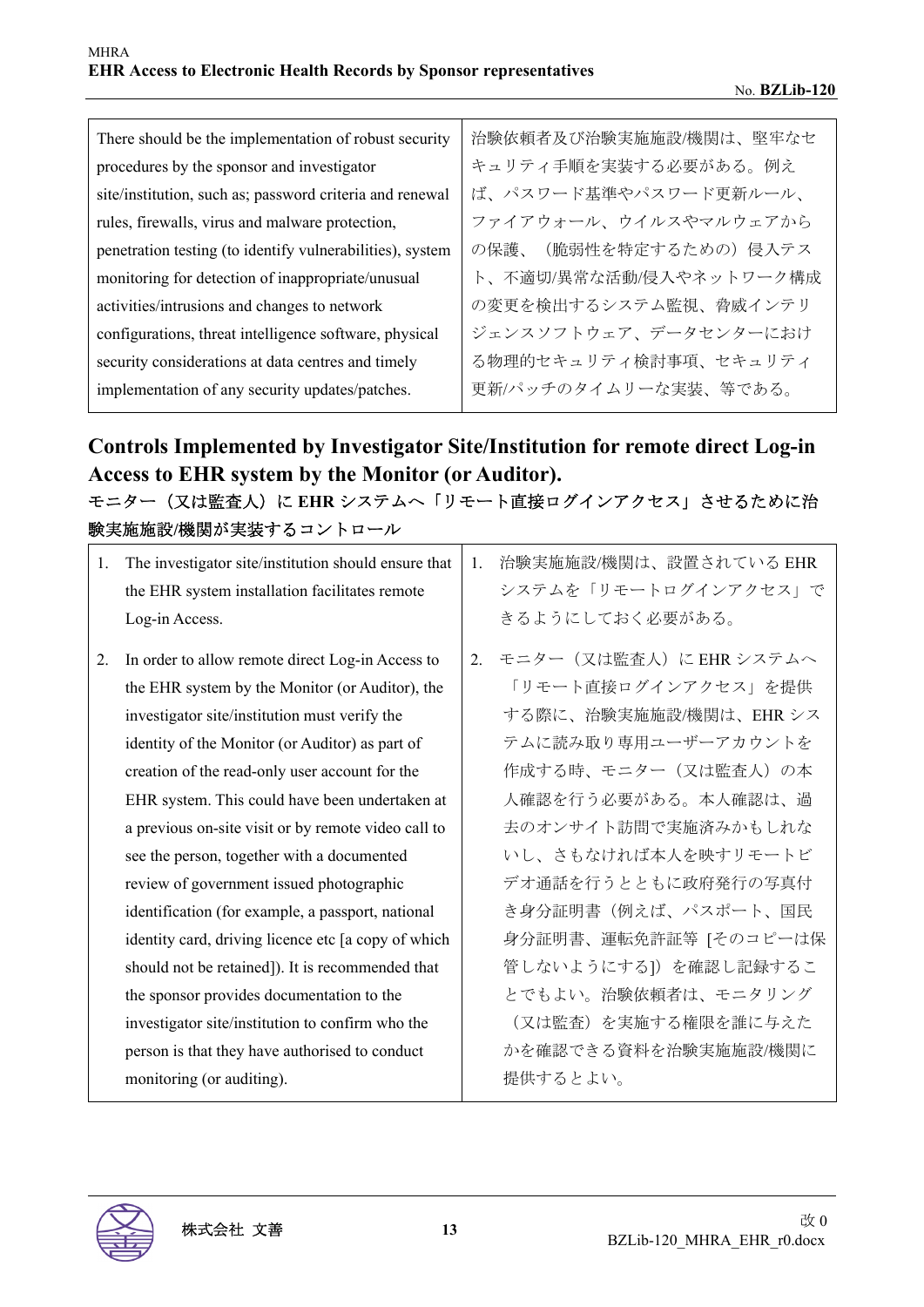3. The investigator site/institution should implement formal procedures to manage the set up and deactivation of the Monitor (or Auditor) user accounts by the EHR system administrator and to conduct a regular audit of users of the EHR system, to ensure that any user accounts in place are currently valid. This would detect users who are no longer required to have Log-in Access, but whose user accounts have not been deactivated. There should also be risk-based audit trail review of activity undertaken in the EHR system by the Monitor (or Auditor), to detect any inappropriate activity and to implement corrective and preventative actions. 3. 治験実施施設/機関は、EHR システム管理者 がモニター (又は監査人)のユーザーアカウ ントの設定・無効化を管理するための手順、 及び EHR システムのユーザーを定期的に監 査するための手順を設け、登録されたユーザ ーアカウントが現在も有効か確認すべきであ る。これにより「ログインアクセス」を行わ なくなったもののユーザーアカウントが無効 化されていないといったユーザーが検出され るであろう。また、モニター(又は監査人) が EHR システムで実施した活動についてリ スクベースの監査証跡レビューを実施し、不 適切な活動を検出し、是正・予防措置を実施 すべきである。

## **Controls Implemented by the Sponsor (or authorised delegated party, e.g. CRO)**  治験依頼者(又は **CRO** 等の認可された権限移譲当事者)が実装するコントロール

| 1. | The trial monitoring plan should be prepared     | 1. | 治験依頼者は、治験モニタリング計画を準備                       |
|----|--------------------------------------------------|----|--------------------------------------------|
|    | and/or reviewed by the sponsor to ensure that a  |    | 及び(又は)レビューし、ソースデータベリ                       |
|    | risk proportionate approach to Source Data       |    | フィケーション/レビューが確実にリスクに                       |
|    | Verification/Review is implemented.              |    | 応じたやり方で行われるようにすべきであ                        |
|    |                                                  |    | る。                                         |
| 2. | Direct access to participant health records is a | 2. | 参加者の健康記録に「直接アクセス」するこ                       |
|    | requirement of monitoring (or auditing) and the  |    | とはモニタリング(又は監査)の要件であ                        |
|    | sponsor should already have procedures in place, |    | り、治験依頼者はすでに手順を設けているは                       |
|    | however, the sponsor should review these         |    | ずであるが、モニター(又は監査人)による                       |
|    | procedures and the sponsor's DPIA concerning     |    | EHR システムへの「リモートログインアク                      |
|    | remote Log-in Access by Monitor (or Auditor) to  |    | セス」といった観点から、これらの手順及び                       |
|    | the EHR system, to ensure appropriate controls   |    | DPIA [Data Protection Impact Assessment] を |
|    | are in place and the Monitors (or Auditors) are  |    | 見なおし、適切なコントロールが実装され、                       |
|    | trained in the procedures.                       |    | かつモニター (又は監査人) がそれらの手順                     |
|    |                                                  |    | のトレーニングを確実に受けるようにすべき                       |
|    |                                                  |    | である。                                       |

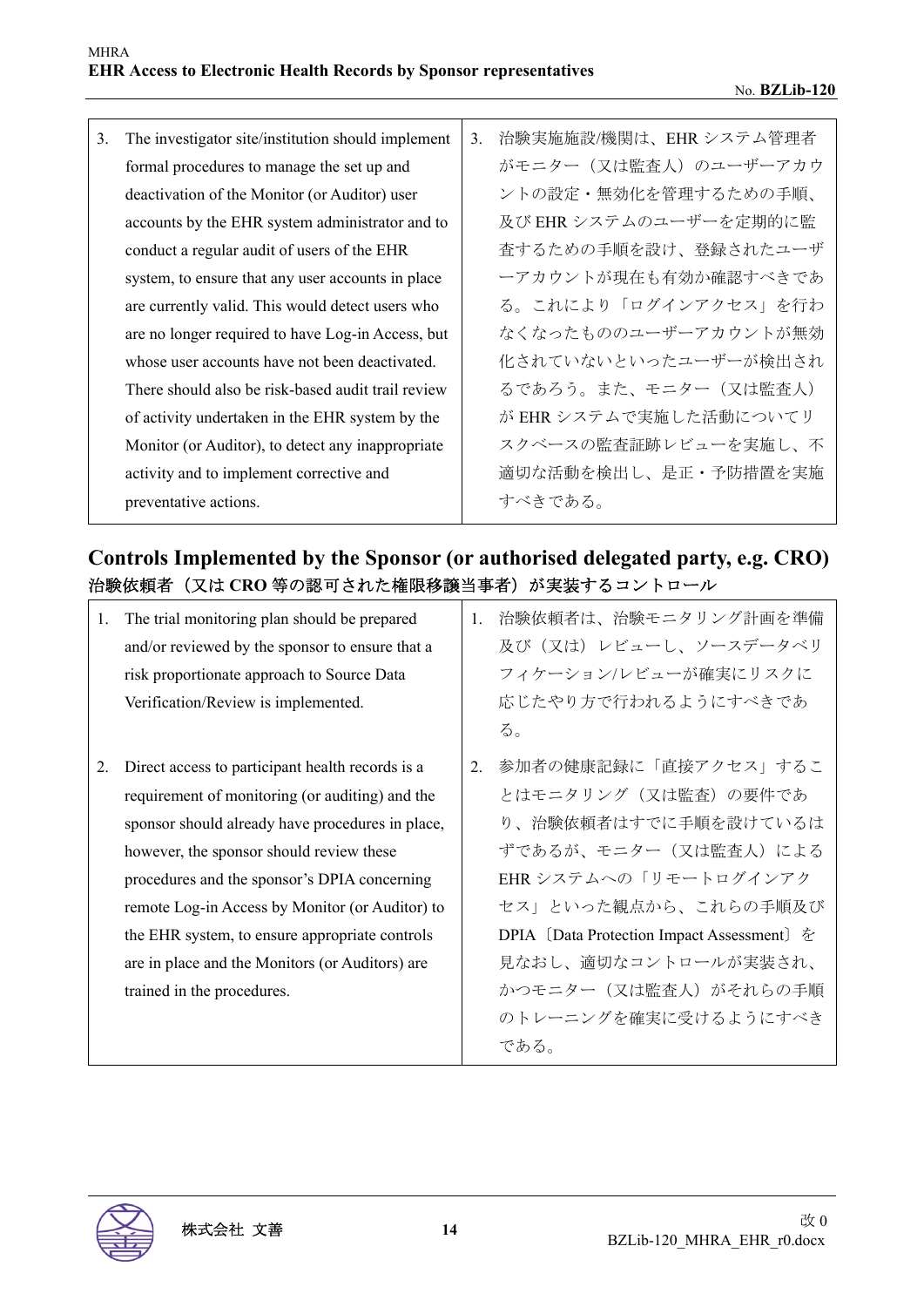- 3. Remote Log-in Access to the EHR system at UK sites must only be undertaken from a physical location in the UK, an EEA state, or another state covered by a UK adequacy decision (https://ico.org.uk/for-organisations/guide-to-dataprotection/guide-to-the-general-data-protectionregulation-gdpr/international-transfers-after-ukexit/#adequacy.)
- 4. The device through which remote Log-in Access to the EHR system is used should be provided by the sponsor, or the sponsor should have undertaken an assessment of the security processes applied to the device(s) of any subcontracted service providers (e.g. CROs, freelance Monitors (or Auditors)). The use of the Monitors' (or Auditor) own devices is acceptable where approved by the sponsor. Devices must not be left unattended and accessible when logged into the EHR system.
- 5. The sponsor must not record any video calls where screen sharing of guided direct access or of paper source documentation has taken place. There must be no records of any trial participant information in any "chat" function of the remote video call.
- 6. The model clinical trial agreements require that Monitors (or Auditor) are suitably trained to understand information governance requirements. There should be training courses put in place by the sponsor to cover the protection of trial participants' data confidentiality in relation to the contractual obligations of the sponsor with the investigator site/institutions.
- 3. 英国内の治験実施施設にある EHR システム へ「リモートログインアクセス」する場合 は、英国、EEA 各国、又は英国が適切と認め た国(https://ico.org.uk/for-organisations/guideto-data-protection/guide-to-the-general-dataprotection-regulation-gdpr/international-transfersafter-uk-exit/#adequacy) のいずれかにある物 理的な場所から実施しなければならない。
- 4. 治験依頼者は、EHR システムへの「リモー トログインアクセス」に使用されるデバイス を提供するか、又は下請けとなるサービスプ ロバイダー(例:CRO、フリーランスのモニ ター(又は監査人))のデバイスに適用され ているセキュリティプロセスをアセスメント すべきである。モニター(又は監査人)の個 人持ちのデバイスは、治験依頼者による承諾 があれば使用してもよい。EHR システムへ のログイン後はデバイスをアクセス可能な状 態で放置してはならない。
- 5. 治験依頼者は、「ガイド付き直接アクセス」 又は紙の原資料が画面共有されるようなビデ オ通話を録画してはならない。リモートビデ オ通話の「チャット」機能に治験参加者情報 の記録を残してはならない。
- 6. モデル治験契約では、モニター(又は監査 人)は、適切なトレーニングを受け、情報ガ バナンス要件を理解することが求められてい る。治験依頼者は、治験実施施設/機関との 契約上の義務に基づいて、治験参加者のデー タの機密保護を盛り込んだトレーニングコー スを設ける必要がある。

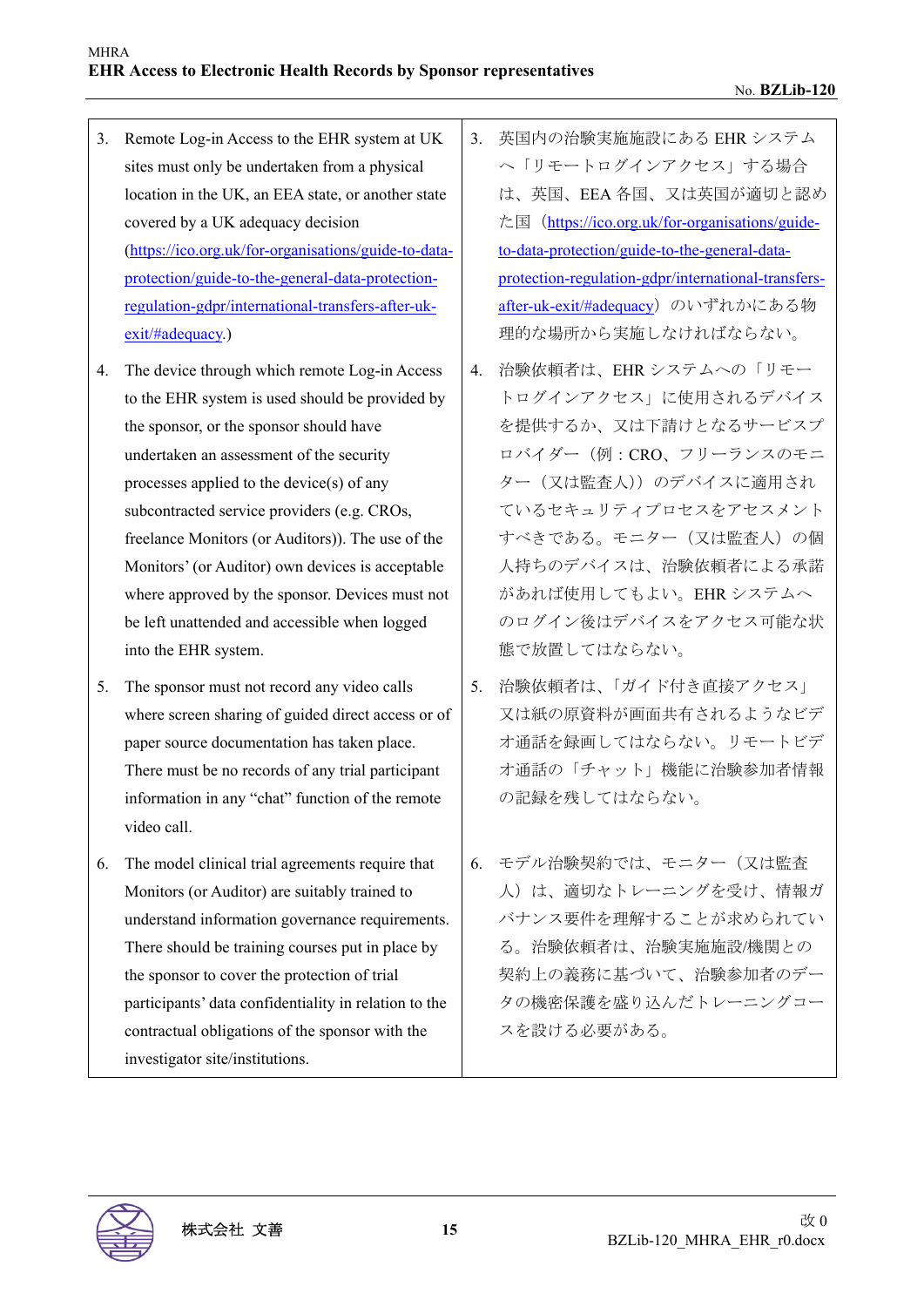7. The sponsor should ensure through training and employment contracts that all Monitors (or Auditors) comply with information governance requirements. 7. 治験依頼者は、トレーニングと雇用契約によ がある。 8. The sponsor's processes and training should include: 8. 治験依頼者のプロセス及びトレーニングに は、以下を含むべきである。 a. Where remote Log- in Access to the EHR system can take place to ensure privacy for example; セス」が可能な場合、例えば以下により、 プライバシー保護を確実にする。 i. not accessing EHR system in an open plan office without suitable privacy screens in place on the device ii. not accessing EHR system in a public space or other location where there is high risk that others who are not authorised could view sensitive information では EHR システムにアクセスしない。 iii. if Login Access is from the Monitor (or Auditor) home residence then this should be done privately, i.e., away from family etc. がある。 iv. the Monitor (or Auditor) should log out of the EHR system prior to leaving the

device used unattended (for example, if leaving a desk where a desk top PC is being used, even if log-in to the sponsor's system remains).

- り、すべてのモニター (又は監査人) が情報 ガバナンス要件に従うことを確実にする必要
- a. EHR システムへの「リモートログインアク
	- i. 仕切りのないオフィスでは、デバイスに 適切なのぞき見防止フィルタを付けない 限り、EHR システムにアクセスしない。
	- ii. 公共スペース等、許可されていない他人 が機密情報を覗き見るリスクが高い場所
	- iii. モニター (又は監査人)の自宅から「ロ グインアクセス」する場合、隔離された 状態、つまり家族等から離れて行う必要
	- iv. モニター (又は監査人)は、使用してい たデバイスを放置する場合(例えば、治 験依頼者のシステムへログインしたま ま、デスクトップ PC を使用している机 から離れる場合等)は、その前にログア ウトすべきである。

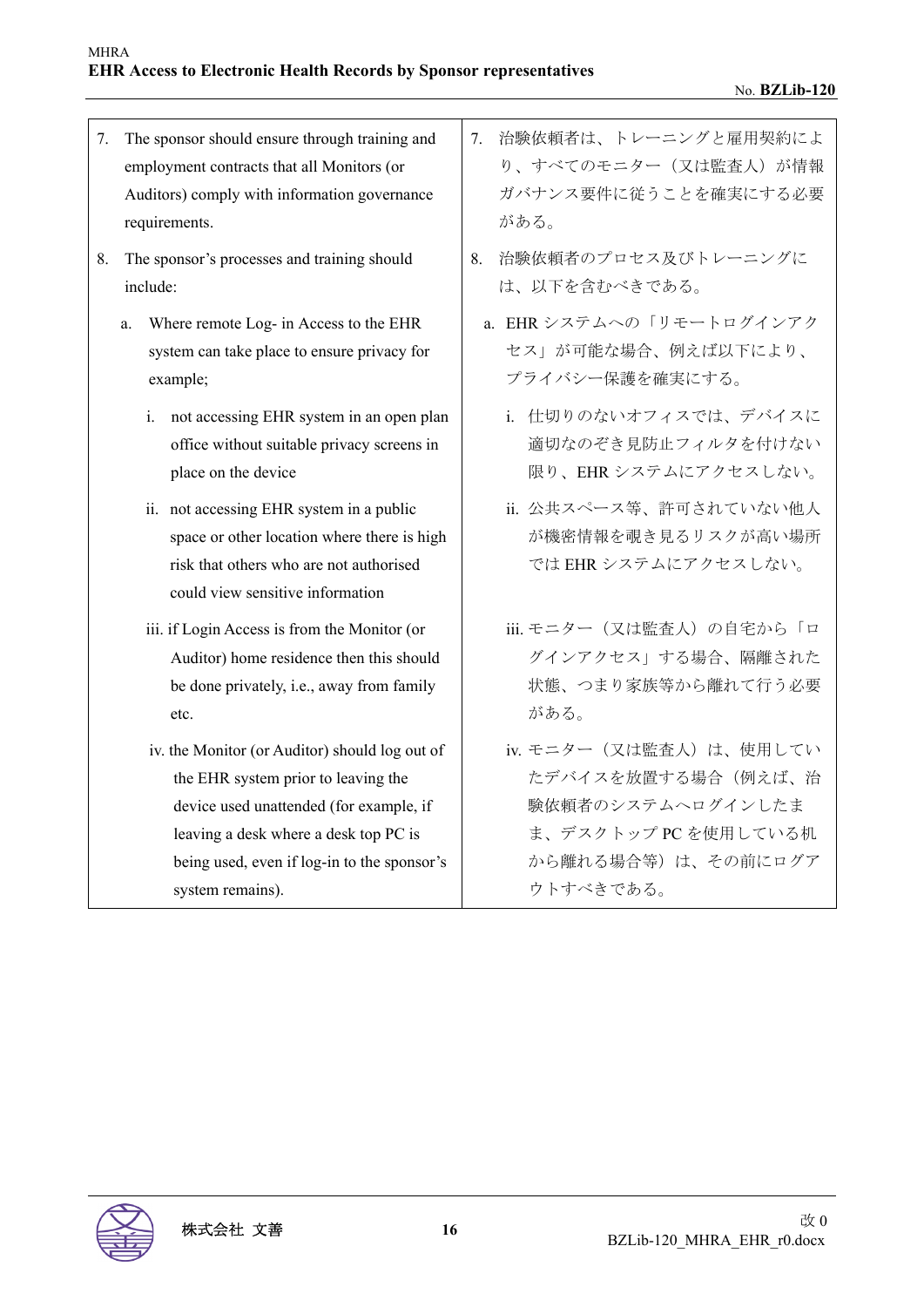- b. What is not permitted, for example, taking photographs of the device screen, taking electronic screen images, printing and downloading information from the EHR system or documenting any information that identifies a trial participant, for example in an email. It should be explicit that sharing of user accounts and log-in information for the EHR system with another person is strictly forbidden.
- c. Sharing of content of the EHR system with anyone other than the Monitor (or Auditor) should be undertaken by the investigator site/Institution personnel and not by the Monitor (or Auditor). For example, the investigator site/institution should provide redacted content from the EHR system to sponsor pharmacovigilance function in relation to queries about a serious adverse event and not the Monitor (or Auditor) sharing their screen/projecting the screen to show EHR system content at a meeting with other sponsor personnel discussing the SAE. It is acceptable that a Monitor (or Auditor) may need to document information from the medical records that is necessary to record monitoring/audit activities (for example, relating to ineligibility, SAEs), however, the participant must only be identified by their trial identification number.
- d. Actions to take if there is a breach of participant confidentiality, for example, the circumstances where there is the need to inform the investigator site/institution immediately.
- b. 許されない行為。例えば、デバイス画面 の写真を撮る、EHR システムの情報のス クリーンショットを取る/印刷する/ダウン ロードする、電子メール等にある治験参 加者を特定する情報を記録する、等。 EHR システムのユーザーアカウントやロ グイン情報を他者と共有することは固く 禁じられていることを明確にすべきであ る。
- c. EHR システムのコンテンツをモニター (又は監査人)以外の者と共有する場合 は、モニター(又は監査人)ではなく、 治験実施施設/機関の職員が行うべきであ る。例えば、重篤な有害事象 (SAE) に ついての問い合わせがあったときは、治 験実施施設/機関が EHR システムの内容 を墨消しして治験依頼者のファーマコビ ジランス部門に提供すべきであり、モニ ター(又は監査人)が治験依頼者の他の 担当者との会議で SAE について話す際に 画面共有や画面投影により EHR システ ムの内容を見せるべきではない。モニタ ー(又は監査人)が医療記録の情報を (例えば、不適格性や SAE 等に関連す る)モニタリング/監査の活動記録として 書き留めることは許容されるが、治験参 加者は治験識別番号のみで識別されるよ うにしなければならない。
- d. 治験参加者の機密性が侵害された場合に 取るべきアクション。例えば、どのよう な状況で治験実施施設/機関に直ちに通知 する必要があるのか。